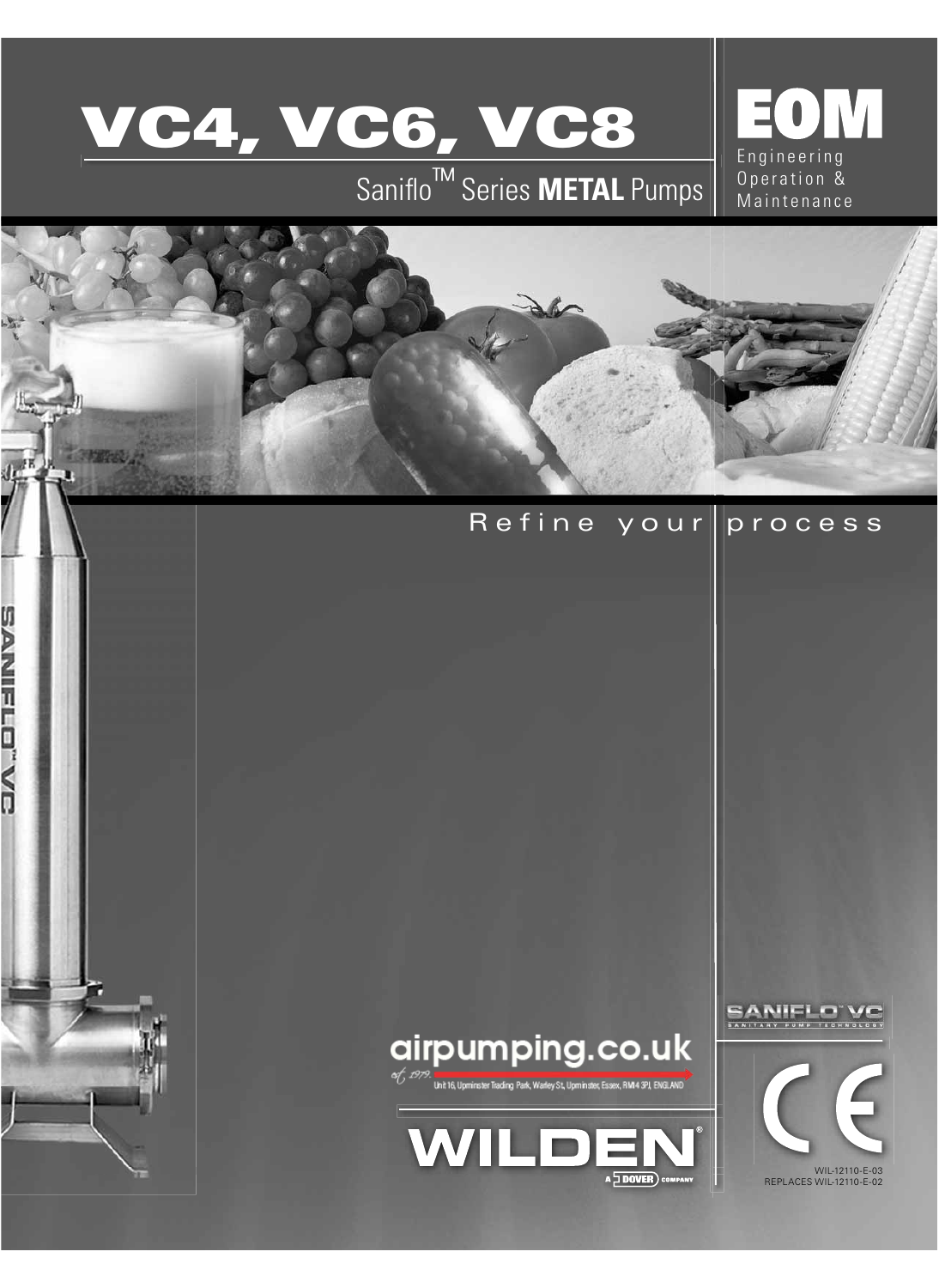# **TABLE OF CONTENTS**

| <b>SECTION 8 DIRECTIONS FOR CONTROL PANEL POWER HOOKUP18</b>              |
|---------------------------------------------------------------------------|
|                                                                           |
| <b>SECTION 7 EXPLODED VIEW &amp; PARTS LISTING</b>                        |
|                                                                           |
| <b>SECTION 5 SUGGESTED INSTALLATION, OPERATION &amp; TROUBLESHOOTING5</b> |
|                                                                           |
| <b>SECTION 3 HOW IT WORKS-PUMP &amp; AIR DISTRIBUTION SYSTEM 3</b>        |
|                                                                           |
|                                                                           |



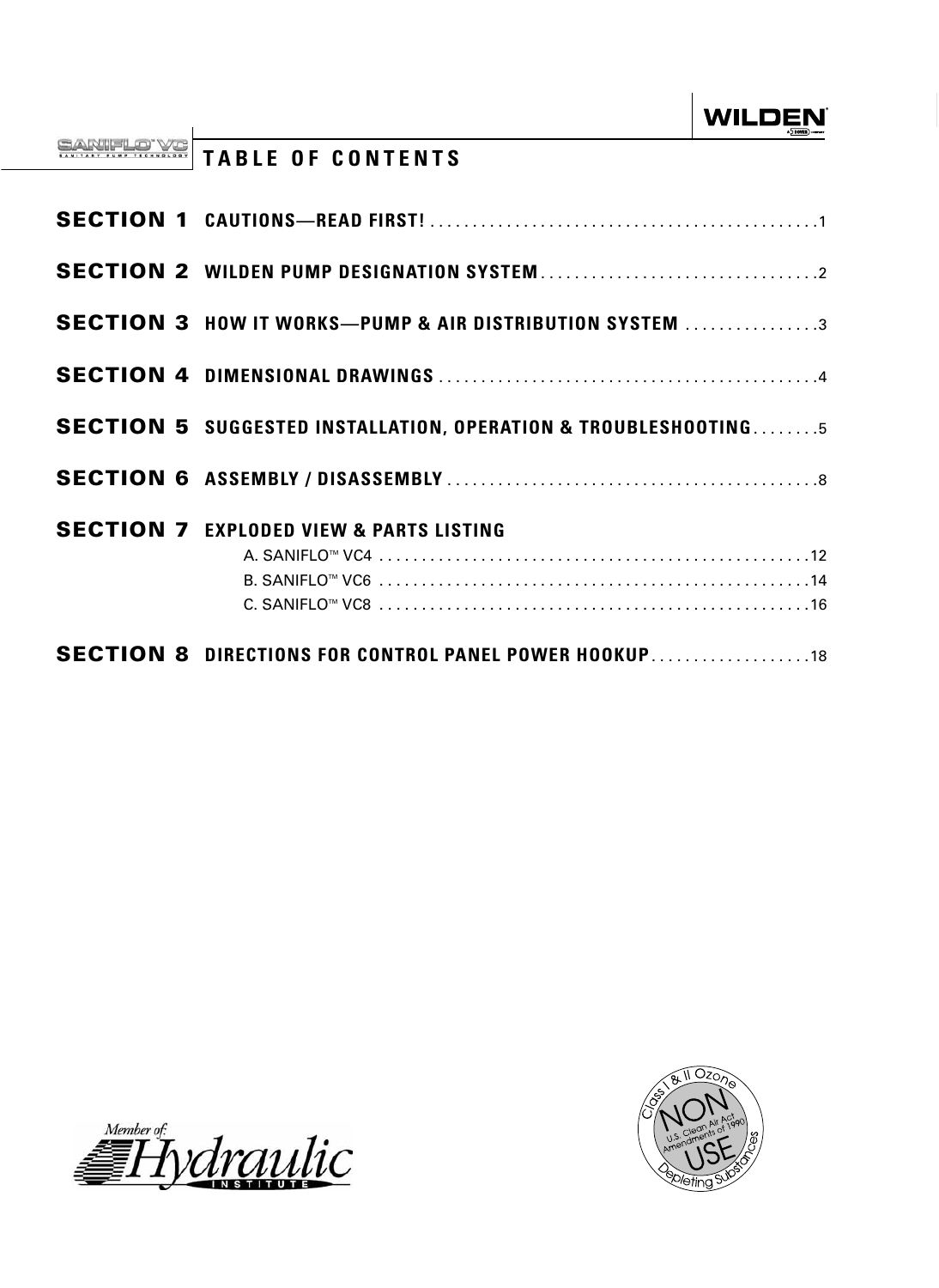## **CAUTIONS—READ FIRST!**

<span id="page-2-0"></span>

### **TEMPERATURE LIMITS:**

 Buna-N –12.2°C to 82.2°C 10°F to 180°F Teflon® PTFE 4.4°C to 104.4°C 40°F to 220°F

**CAUTION:** Verify the chemical compatibility of the process and cleaning fluid to the pump's component materials in the Chemical Resistance Guide (see Wilden publication E-4).



**CAUTION:** When choosing pump materials, be sure to check the temperature limits for all components.

**CAUTION:** Maximum temperature limits are based upon mechanical stress only. Certain chemicals will significantly reduce maximum safe operating temperatures. Consult engineering guide for chemical compatibility and temperature limits.



**WARNING:** Prevention of static sparking – If static sparking occurs, fire or explosion could result. Pump, piping, and containers must be properly grounded whenever discharge of static electricity is a hazard.



or installed improperly.



**CAUTION:** Disconnect all power sources prior to opening control panel. Never operate pump without control panel lid securely closed.



**CAUTION:** Vibration and shock to the control panel should be avoided.

**CAUTION:** Unit is designed to be powered by 110 VAC UD) or 220 VAC only. The control panel incorporates an automated transformer that can handle the following power supply options: 110V AC - 50Hz, 110V AC - 60 Hz, 220V AC - 50 Hz, 220V AC - 60 Hz.



**CAUTION:** The Saniflo™ VC pump is not submersible. Mount control panel where it is not directly in the wash down area.



**CAUTION:** Always wear safety glasses when operating pump. If rupture of wetted components occurs, material being pumped may be forced from pump and may create a hazardous situation.



**CAUTION:** Before any maintenance or repair is attempted, the compressed air line to the pump should be disconnected and all air pressure allowed to bleed from pump. Disconnect all intake, discharge and air lines. Power down the control panel and disconnect it from electrical source. Drain the pump by disconnecting the hopper, sanitary tubing, fittings and check valves allowing any fluid to flow into a suitable container.



**CAUTION:** Do not exceed 8.6 Bar (125 psig) air supply pressure. Minimum air supply pressure required for operation is 1.7 bar (25 psig).

**CAUTION:** Blow out air line for 10 to 20 seconds O, before attaching to the regulator mounted to the control panel.



**CAUTION:** Only install pump as per the installation diagram (see section 5).



**CAUTION:** Ensure that hopper is not higher than top of vertical column. When pump is unpowered liquid will seek its own level and cause damage to controls.

**CAUTION:** When connecting the pump to any type of **AD** hopper, never place flex hose into the hopper from the topside. The hopper should always be connected to the pump from the bottom using sanitary tubing and fittings.



**CAUTION:** Tighten all clamp bands at regular intervals to ensure product containment. Fittings may loosen due to vibration.



**CAUTION:** In certain applications the Saniflo™ VC pump may have to be primed to start the pump. Applications that may require priming include breast, thigh meat, tenders and other extremely thick products. The pump can be primed by placing a plastic bag over the discharge port of the pump.



**WARNING:** To prevent contamination of process media with contaminated air, the inlet air filter cartridge must be changed when indicator button moves into the "Up" position (see figures 1 & 2). Use part # 80-0099.



*Figure 1:* Button Down Filter is Clean

> *Figure 2:*  Button Up - Change Filter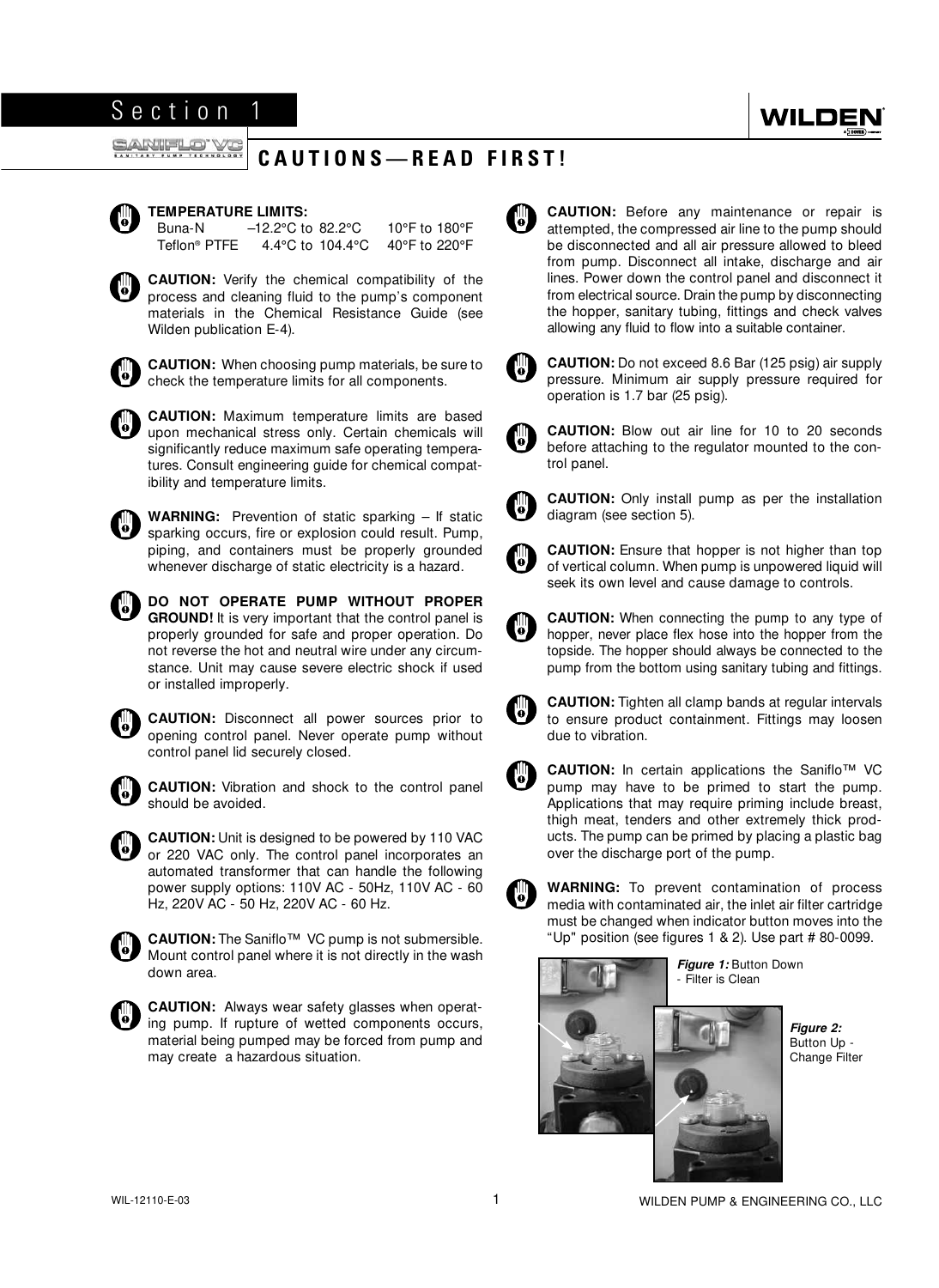

### <span id="page-3-0"></span>SANIFLO VC **WILDEN PUMP DESIGNATION SYSTEM**



## **SPECIALTY CODES**

- 072 = Saniflo™ USDA
- 073 = Saniflo™ USDA w/152 mm (6") DISCHARGE (VC8 ONLY)

Viton<sup>®</sup> is a registered trademarks of DuPont Dow Elastomers.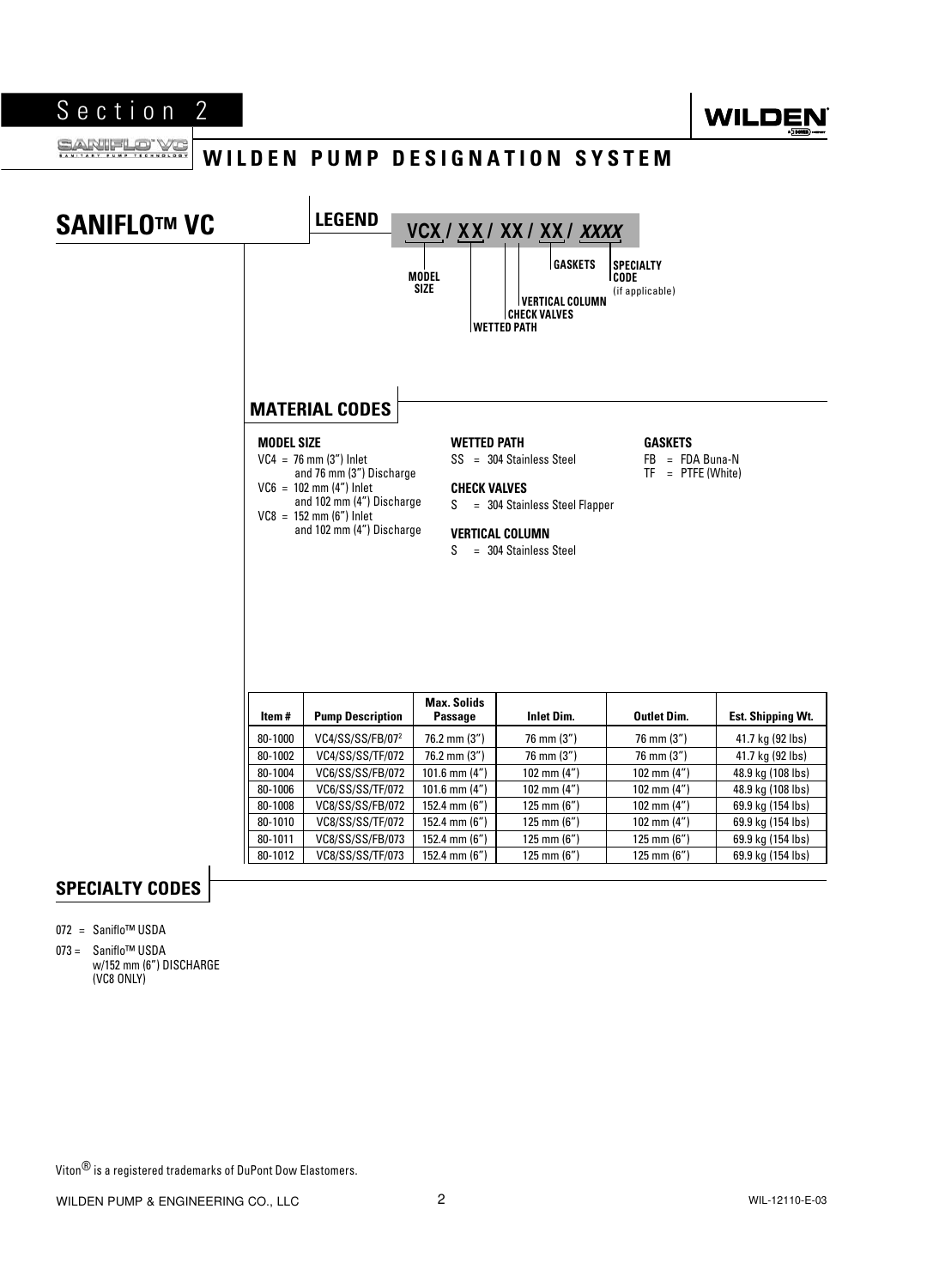<span id="page-4-0"></span>externe or vt <u>SANIFLO VC</u>

## **H O W I T W O R K S — P U M P**

The Wilden Saniflo™ pump is an air operated, positive displacement, electrically controlled pump. These drawings show the flow pattern through the pump upon its initial stroke. It is assumed the pump has no fluid in it prior to its initial stroke.



FIGURE 1 Once the control panel is turned on, the compressed air supplied to the panel is directed to the vacuum generator(s) located within the control panel. The vacuum generated by the vacuum generator(s) is applied to the vertical column of the Saniflo™ VC pump. This vacuum removes atmospheric pressure from the vertical column drawing the process medium into the pump past the inlet flap valve and into the vertical column. The process medium will continue to rise within the vertical column of the pump until the process medium reaches the conductivity sensor in the pump cap assembly.

FIGURE 2 Once the process medium reaches the conductivity sensor at the top of the vertical column, the control panel senses the process medium and changes the direction of the air flow. Now the compressed air supplied to the controller is switched away from the internal vacuum generator(s) and directed into the vertical column of the pump. Once the compressed air is supplied to the top of the process medium, the hydraulic force will discharge the process medium from the vertical column. These same forces will close the inlet flap valve and open the discharge flap valve simultaneously causing the process medium to move downstream.

FIGURE 3 The discharge stroke length is controlled by the timer dial located on the right side of the Saniflo™ VC control panel. By adjusting the timer dial, the length of the time the compressed air is supplied directly to the process medium within the vertical column can be adjusted. Once the time has been set, the compressed air will be directed onto the process medium for the set time and then the control panel will redirect the air to the vacuum generator(s). Once air is redirected to the vacuum generator(s) the process medium is once again drawn up the vertical column towards the conductivity sensor. This constitutes one complete pumping cycle.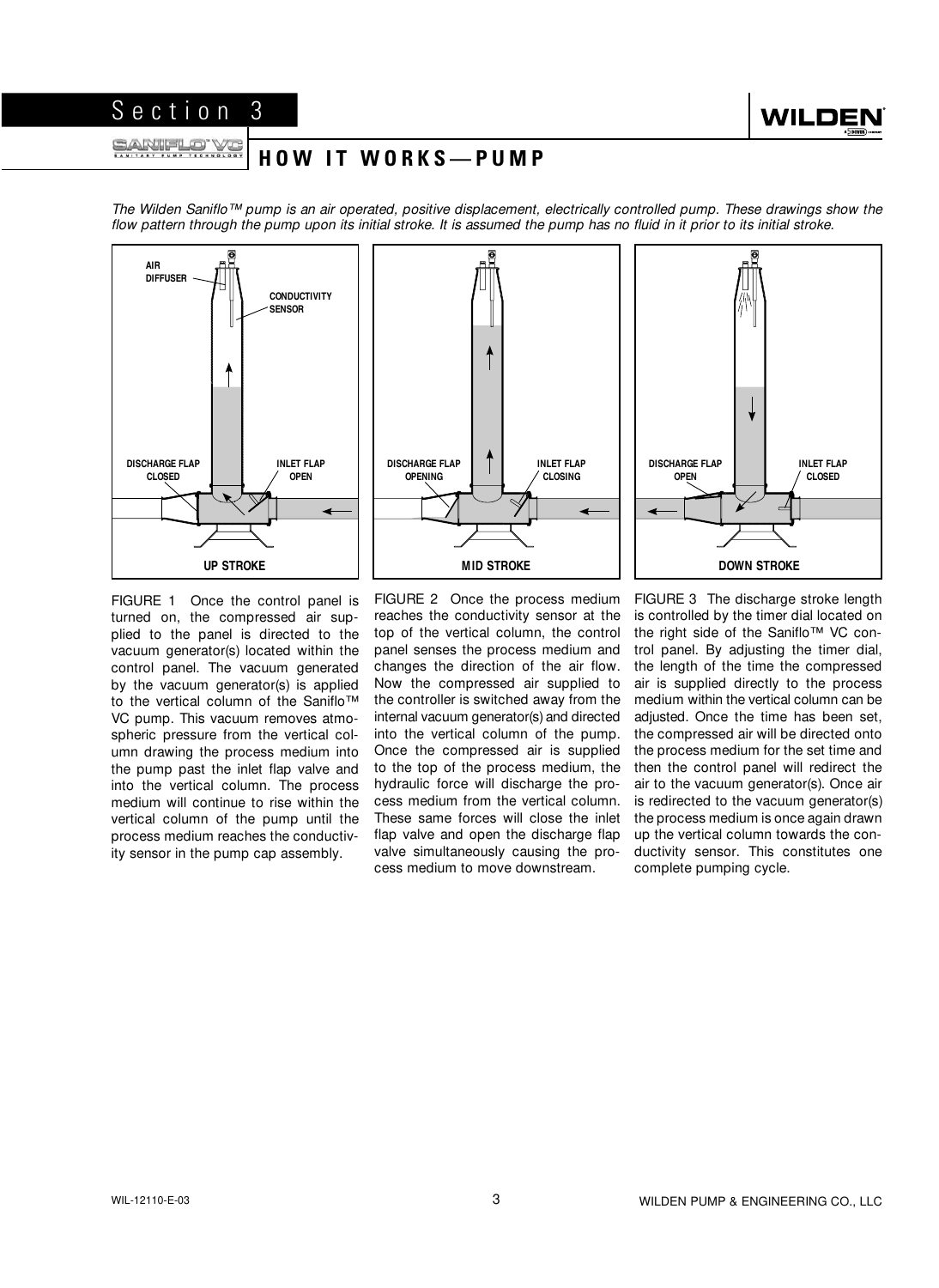<span id="page-5-0"></span>



### SANIFLO VC **DIMENSIONAL DRAWINGS**



| DIMENSIONS - SANIFLO™ VC |             |                 |                 |                 |             |                 |
|--------------------------|-------------|-----------------|-----------------|-----------------|-------------|-----------------|
| <b>ITEM</b>              | VC4         |                 | VC <sub>6</sub> |                 | VC8         |                 |
|                          | METRIC (mm) | STANDARD (inch) | METRIC (mm)     | STANDARD (inch) | METRIC (mm) | STANDARD (inch) |
| A                        | 150         | 5.93            | 184             | 7.25            | 209         | 8.25            |
| B                        | 381         | 15              | 381             | 15              | 381         | 15              |
| C                        | 157         | 6.18            | N/A             | N/A             | N/A         | N/A             |
| D                        | 304         | 12              | 304             | 12              | 304         | 12              |
| E                        | 101         | 4               | 152             | 6               | 203         | 8               |
| F                        | 1377        | 54.25           | 1423            | 56.06           | 1489        | 58.62           |
| G                        | 76          | 3               | 101             | 4               | 102         | 4               |
| н                        | 76          | 3               | 101             | 4               | 152         | 6               |
| J                        | 254         | 10              | 254             | 10              | 254         | 10              |
| K                        | 436         | 17.18           | 555             | 21.87           | 647         | 25.50           |
|                          | 352         | 13.87           | 352             | 13.87           | 352         | 13.87           |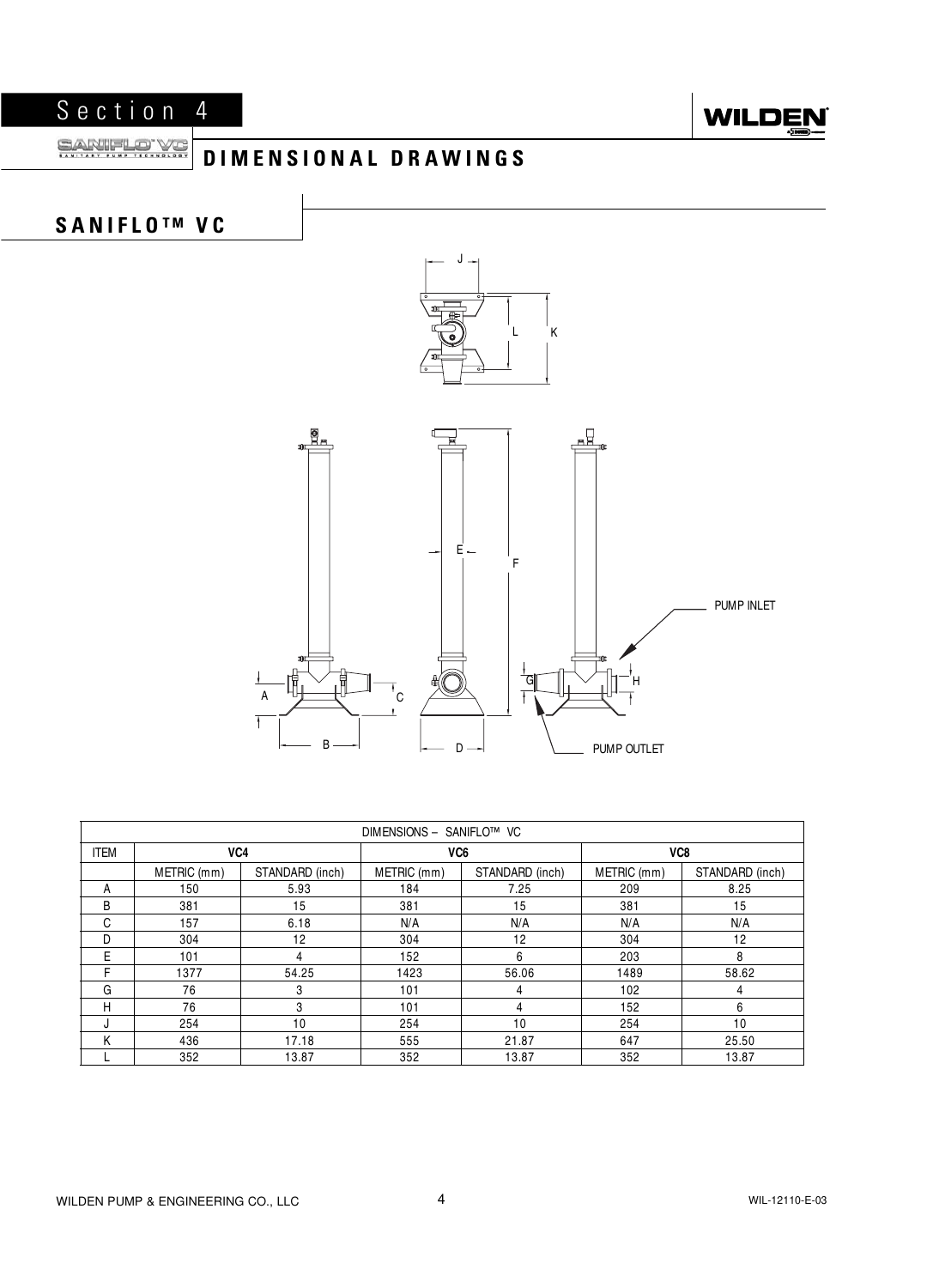## **SUGGESTED INSTALLATION**

The pipe size should be at least the size of the inlet and discharge ports of the pump or larger if highly viscous material is being pumped. The suction hose must be non-collapsible, reinforced type as the SANIFLO™ VC pump is capable of pulling a vacuum. It is critical that all fittings and connections are airtight or a reduction or loss of pump suction capability will result.

<span id="page-6-0"></span>Section 5

**INSTALLATION:** Months of careful planning, study and selection efforts can result in unsatisfactory pump performance if installation details are left to chance.

Premature failure and long term dissatisfaction can be avoided if reasonable care is exercised throughout the installation process.

**LOCATION:** Noise, safety and other logistical factors usually dictate where equipment should be situated on the production floor. Multiple installations with conflicting requirements can result in congestion of utility areas, leaving few choices for additional pumps.

Within the framework of these and other existing conditions, every pump should be located in such a way that six key factors are balanced against each other to maximum advantage.

**ACCESS:** First, the location should be accessible. If it is easy to reach the pump, maintenance personnel will have an easier time carrying out routine inspections and adjustments. Should major repairs become necessary, ease of access can play a key role in speeding the repair process and reducing total downtime. Verify that the site also allows for ease of cleaning and proper drainage during wash down.

**AIR SUPPLY:** Every pump installation should use an air line large enough to supply the volume of air necessary to achieve the desired pumping rate. Use air pressure up to a maximum of 8.6 bar (125 psig) depending on pumping requirements. The minimum air pressure required to effectively operate the pump is 1.7 bar (25 psig).

**ELECTRICAL:** All pump control panels come equipped with 110V AC/220V AAC, 50/60 Hz capabilities. See page 18 for details on connecting panel to power source.

**ELEVATION:** Selecting a site that is well within the pump's dynamic lift capability will assure that loss-of-prime troubles will be eliminated. In addition, pump efficiency can be adversely effected if proper attention is not given to site location.

**PIPING:** Final determination of pump site should not be made until the piping problems of each possible location have been evaluated. The impact of current installations should be considered ahead of time to make sure that inadvertent restrictions are not created for any remaining sites.

The best choice possible will be a site involving the shortest and straightest hook-up of suction and discharge piping. Unnecessary elbows, bends and fittings should be avoided. Pipe sizes should be selected to keep friction losses within practical limits. All piping should be supported independently of the pump. In addition, the piping should be aligned to avoid placing stresses on the pump fittings.

If the pump is to be bolted down to a solid location, a mounting pad placed between the pump stand and the foundation will assist in minimizing pump vibration.

The proper orientation for this SANIFLO™ VC pump is to have the vertical column in the vertical position.

#### **SOLIDS PASSAGE CAPABILITIES:**

| VC4 | $7.6$ cm $(3")$ |
|-----|-----------------|
| VC6 | 10.2 cm $(4")$  |
| VC8 | 15.2 cm $(6")$  |

**CONNECTING PUMP TO CONTROL PANEL:** The control panel should be connected to the pump as close as possible without putting the control panel in harms way. The control panel comes complete with seven feet of hose to connect the control panel to the pump. The control panel may be mounted farther from the pump than seven feet, but this will decrease the capacity of the pump slightly. Moving the control panel farther away will also increase the air consumption by approximately 5% for every additional ten feet of air tubing. The sanitary cap which houses the probe and air diffuser is placed on top of the vertical column and secured by a four inch sanitary clamp. Your pump is now connected to the control panel.

**CONNECTING PUMP TO HOPPER:** The correct way to connect the hopper to the pump is from the bottom of the hopper using sanitary pipe & fittings. NOTE: When connecting pump to any type of hopper, never place the flex hose into the hopper from the topside. The hopper should always be connected to the pump from the bottom of the hopper.

## **REFER TO SECTION 6A (pages 8 and 9) FOR ASSEMBLY INSTRUCTIONS**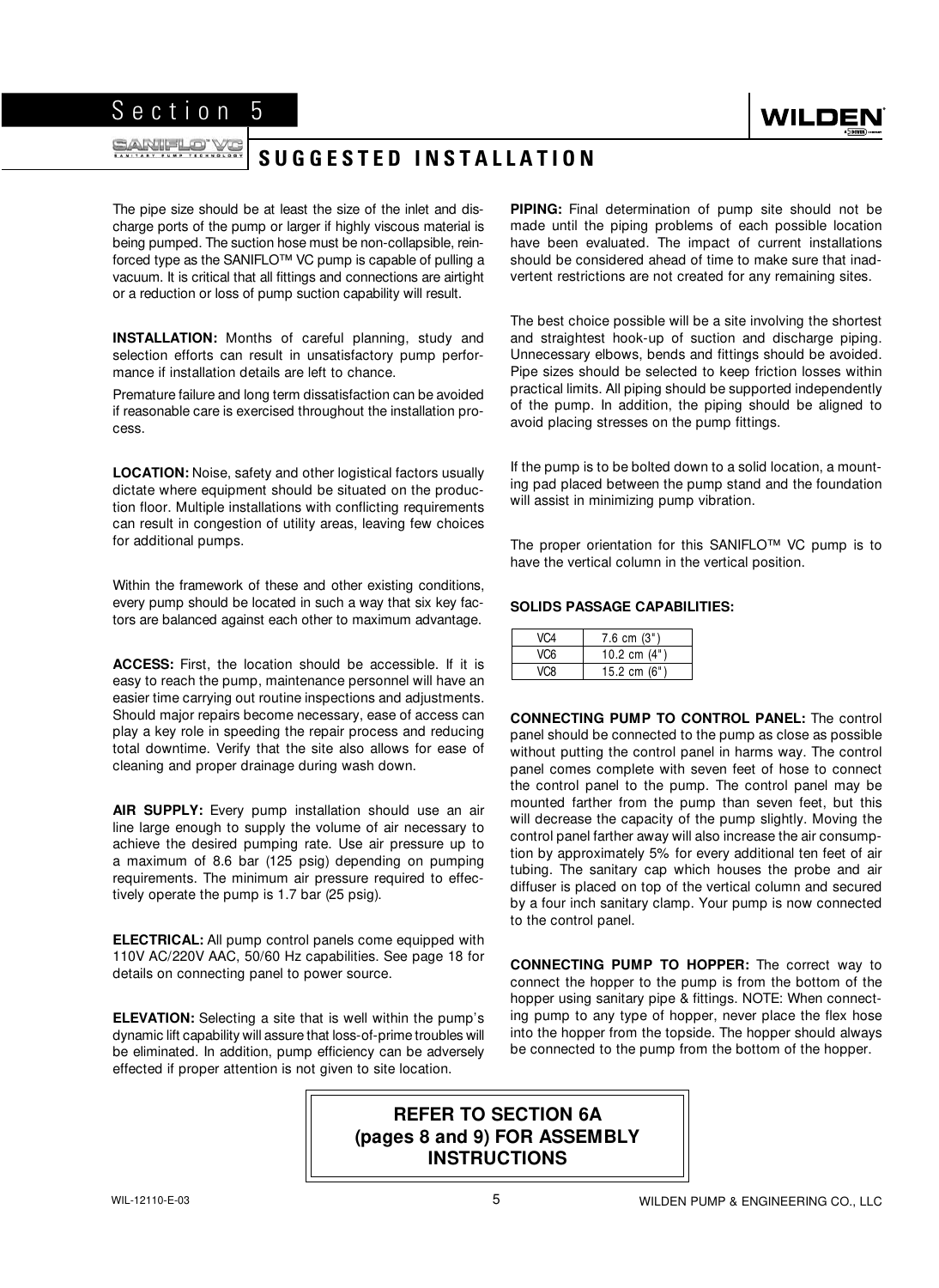**SUGGESTED INSTALLATION**



## **SUGGESTED OPERATION & MAINTENANCE**

**OPERATION:** The SANIFLO™ VC pump does not require inline lubrication.

#### **HOW TO OPERATE PUMP, STEPS 1 – 9:**

- 1. Insert panel power cord into electrical outlet.
- 2. Ensure that ball valve located at large air regulator is in the off position.
- 3. Ensure both small and large air regulators are in the off position by turning the dial counter clockwise until hitting the stop.
- 4. Adjust small regulator approx. 6 turns clockwise.
- 5. Adjust timer dial to mid-point.
- 6. Adjust power switch to the on position (to the right)
- 7. Open ball valve located at large regulator.
- 8. Now begin adjusting the large regulator clockwise at which pump will begin to cycle at approx. 1.7 bar (25 psig).
- 9. Now system is ready for fine-tuning by adjusting both the small and large air regulators and timer dial to desired flow rate. **NOTE:** Turn timer dial counter clockwise to decrease discharge time interval and clockwise to increase discharge time interval.

#### **TO REMOVE PUMPING MEDIUM FROM PUMP:**

Initiate process by continually pressing the system purge button on right side of panel. Continue pressing system purge button until product is completely removed from pump.

**MAINTENANCE AND INSPECTIONS:** Since each application is unique, maintenance schedules may vary for every pump. Frequency of use, viscosity and abrasive characteristics of process fluid all affect the parts life of a Wilden pump. Periodic inspections have been found to offer the best means for preventing unscheduled pump downtime. Personnel familiar with the pump construction and service should be informed of any abnormalities that are detected during operation.

**NOTE:** Daily inspections of the inlet air regulator are recommended to ensure proper operating pressure. Also, inspect filter bowl daily to ensure longevity of filter elements. Monthly inspections of the diffuser are recommended to ensure consistent and adequate pumping volume. Also, inspect pressure differential indicator (red pop-up) located at top of filter to ensure filter is replaced when needed.

**Records:** When service is required, a record should be made of all necessary repairs and replacements. Over a period of time, such records can become a valuable tool for predicting and preventing future maintenance problems and unscheduled downtime. In addition, accurate records make it possible to identify pumps that are poorly suited to their applications.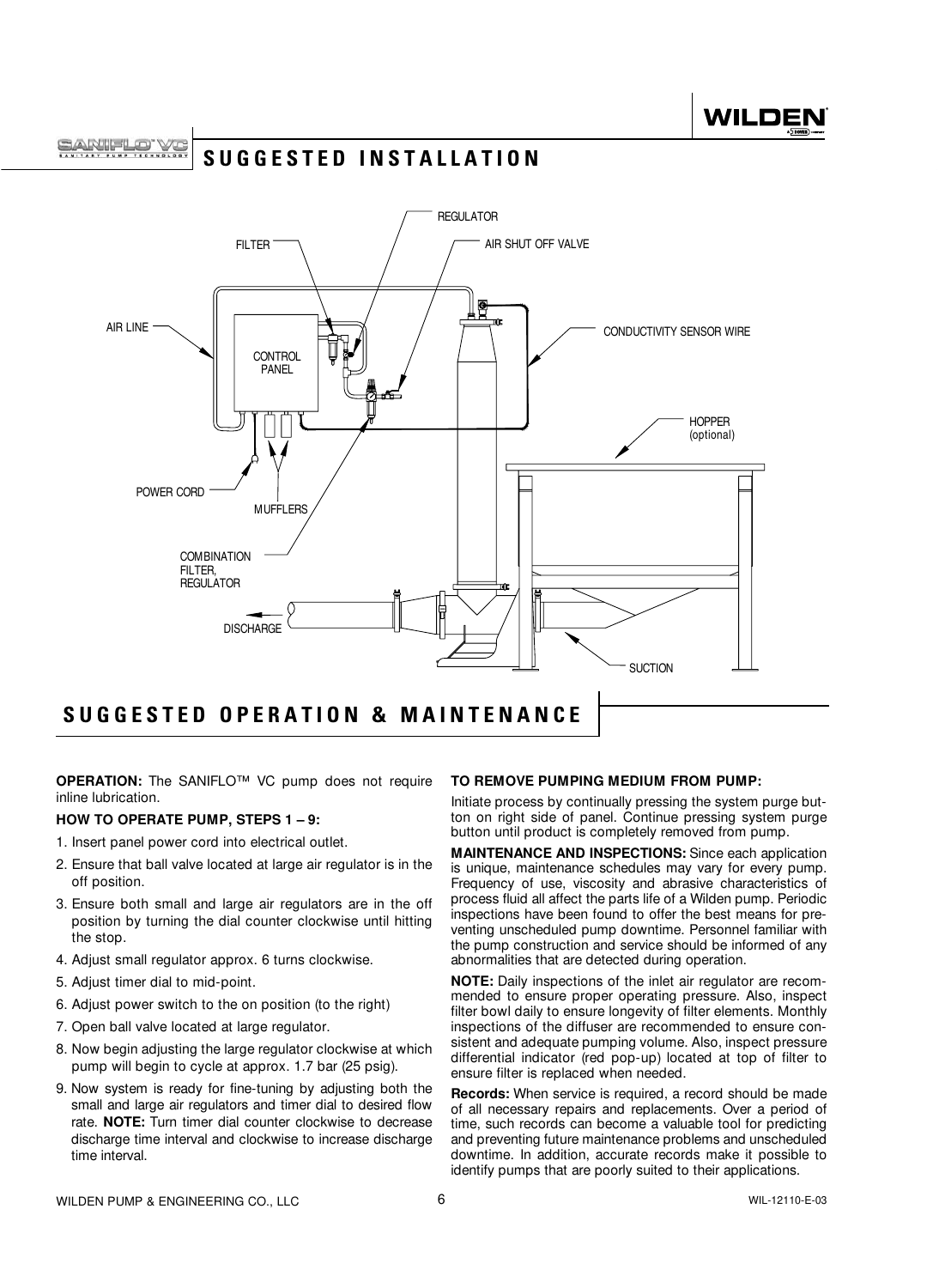A RIIEL CO

## **TROUBLESHOOTING – AIR CONTROLLED**

#### *Pump will not prime or pull vacuum when the control panel suction light is on.*

- 1. Push discharge button on side of control panel for approximately two seconds. If this does not help, disassemble the pump and clear the check valves.
- 2. Verify whether or not the air is turned on and that the air pressure is 25 psig or greater.
- 3. Inspect inlet and discharge flap valves to determine whether or not the flap in the flap valve is adequately sealing against flap valve housing.
- 4. Disassemble and clean vacuum generator. If this does not work, replace vacuum generator unit.
- 5. Verify that all tubing or plumbing connections, both inside the control panel and at the pump, are seated properly and there are no evident signs of air leaking.
- 6. Verify proper alignment of flap valve assembly. The hinge of the flap valve is to be located at the top or the assembly (not at the bottom).

#### *Pump is in suction mode (control panel suction light is on) and will not cycle to the discharge mode.*

- 1. Verify whether or not fuse is bad. This can be done by inspecting the color of the fuse. If the fuse is brown or gray in color, the fuse most likely has failed at which a new fuse will need to be replaced.
- 2. Remove relay and inspect contacts, clean contacts and replace relay. If problem persists replace relay.
- 3. Verify adequate probe connections at both ends of wiring.
- 4. Clean probe in reservoir tube.

#### *Control Panel Will Not Cycle*

- 1. Ensure power is properly connected to transformer.
- 2. Ensure power switch in turned on.
- 3. Ensure all solenoid wires are connected.

**WARNING:** To prevent contamination of process media with contaminated air, the inlet air filter cartridge must be changed when indicator button moves into the "Up" position (see figures 1 & 2). Use part # 80-0099.





*Figure 2:*  Button Up - Change Filter

#### *Pump runs but little or no product flows.*

1. Verify no obstructions or debris in wetted portion of pump or piping.

WILDE

- 2. Verify whether or not the air is turned on and that the air pressure is 25 psig or greater.
- 3. Verify no interference at flap valve assembly.

#### *Pump is in discharge mode (control panel discharge light is on) and will not cycle to suction mode.*

- 1. Clean probe located at top of reservoir tube.
- 2. Verify adequate contact of terminal #6 wire on relay base (see control panel overview below).
- 3. Verify that both the relay base and terminal strip is free of corrosion (see control panel overview below).

#### *Product comes out of pump joints.*

- 1. Retighten all fasteners as required.
- 2. Replace all worn seals.

**NOTE: Ensure that hopper is not higher than top of pump reservoir tube. When pump is unpowered liquid will seek its own level and cause damage to controls.**

#### *Control Panel Breakdown*

- 1. Vacuum Generator 5. Timer Dial
	-
- 2. Transformer 6. Purge Button<br>3. Solenoid Valve 5. The Mark 7. Power Switch
- 3. Solenoid Valve 4. Timer Relay
- **Control Panel**

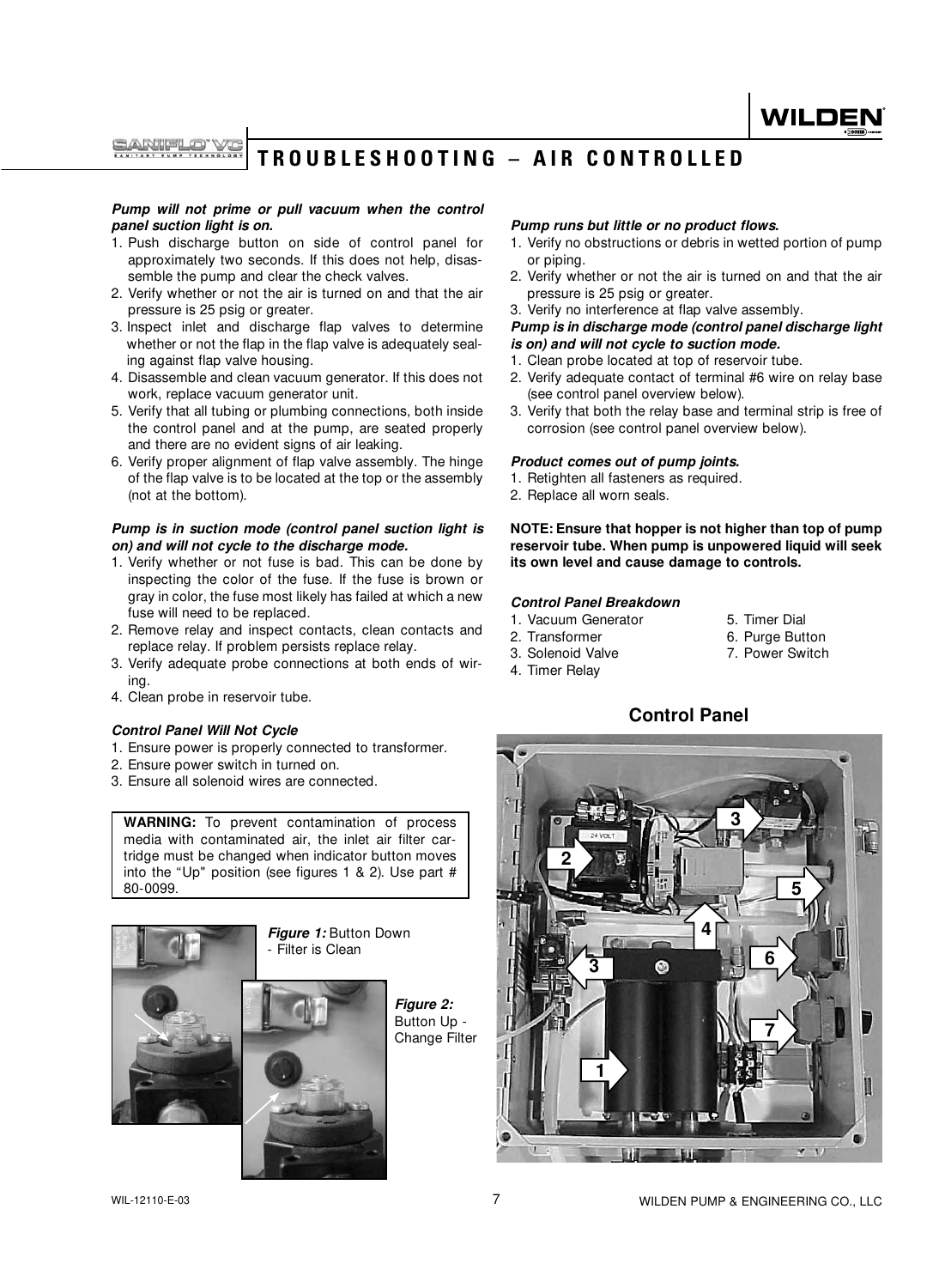

## <span id="page-9-0"></span>**DISASSEMBLY/REASSEMBLY**

## **Tools Required:**

- 2 Adjustable Wrench
- Vise equipped with soft jaws (such as plywood, plastic or other suitable material)

**CAUTION:** Before any maintenance or repair is attempted, the compressed air line to the pump should be disconnected and all air pressure allowed to bleed from the pump. Disconnect all intake, discharge, and air lines. Drain the pump by turning it upside down and allowing any fluid to flow into a suitable container. Be aware of any hazardous effects of contact with your process fluid.





**Step 2** Figure 2

Prior to assembly, confirm pump inventory (refer to parts matrix, VC4 pg. 13, VC6 pg. 15 and VC8 pg. 17). (Figure 1)

Prior to assembly, carefully remove pump parts from box making sure not to damage components. (Figure 2)









**Step 4** Figure 4

Begin assembly by installing the flange gasket and inlet flap valve housing to pump base. After joining components, secure with clamp band. NOTE: When installing inlet flap valve housing, ensure that hinged portion of flap valve is located in the up position by utilizing the "UP" reference mark on the inlet housing. (Figure 3)

Position flange gasket and discharge flap valve housing to pump base. After joining components, secure with clamp band. NOTE: When installing discharge flap valve housing, ensure that hinged portion of flap valve is located in the up position utilizing the "UP" marking on flange housing. (Figure 4)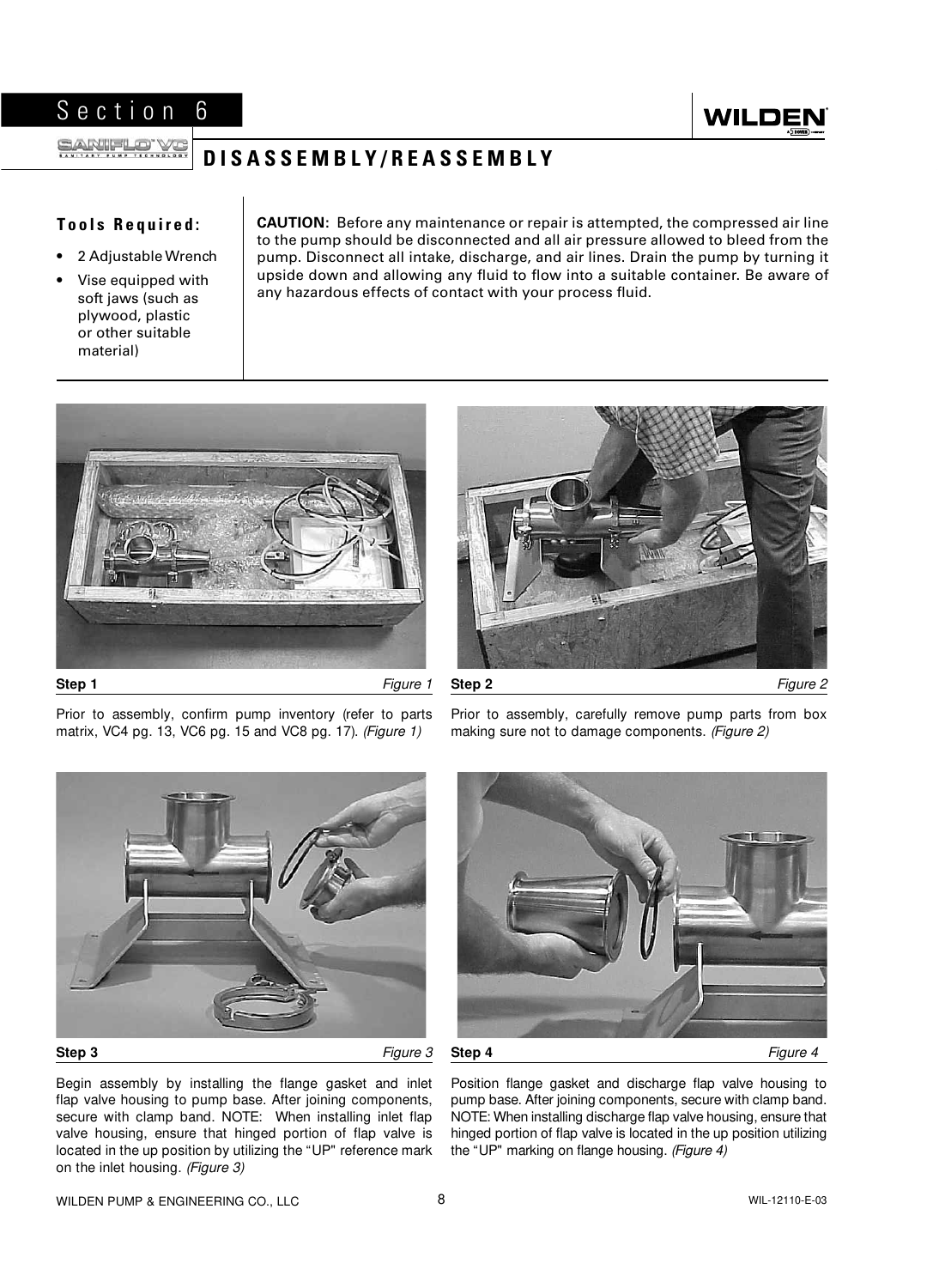

**SANIEL O** 

## **DISASSEMBLY/REASSEMBLY**





**Step 5 Figure 5** 

Position flange gasket and vertical column to pump base. After joining components, secure with clamp band. (Figure 5)

Position flange gasket and cap to vertical column. After joining components, secure with clamp band. (Figure  $6$ )

**Step 6 Figure 6** 



**Step 7** Figure 7

With the assembly process now complete, pump can be positioned into place and control panel mounted with suitable fasteners to appropriate substrate. (Figure 7)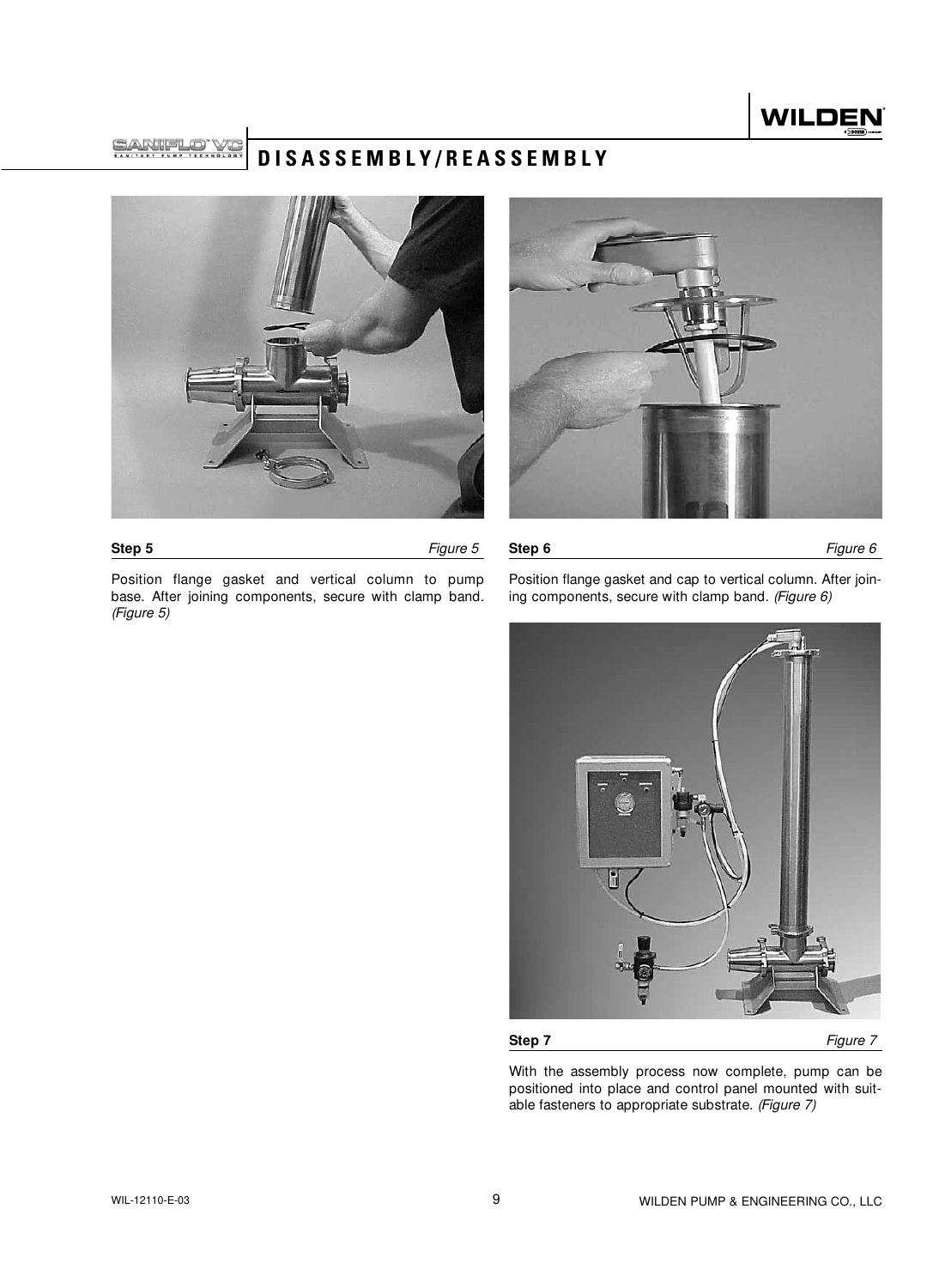**ANIFLO** 

**DISASSEMBLY/REASSEMBLY**

**CAUTION:** Before any maintenance or repair is attempted, the compressed air line to the pump should be disconnected. Be aware of the hazardous effects of contact with your process medium.

**NOTE:** The pipe pig option is designed to help clear the process lines of valuable product prior to cleaning. By installing the pipe pig T-section in the discharge line after the pump, the pipe pig can be inserted as shown prior to depressing the pump air purge button. Wilden offers the pipe pig as a kit that includes everything for installation.

Kit, Pipe Pig, 3" 80-0012 Kit, Pipe Pig, 4" 80-0013







With a tee section installed downstream from pump but as close to discharge of pump as possible, insert pipe pig into tee section. **NOTE:** Pipe pig can be inserted into tee section ither way, bolt or smooth side first. (Figure 1)

When inserting pipe pig into tee section, press backside of pipe pig. This will allow pipe pig to be easily maneuvered around the corner of the tee section. (Figure 2)



After inserting pipe pig, install flange gasket and cap to tee section. After joining components, secure with clamp band. (Figure 3)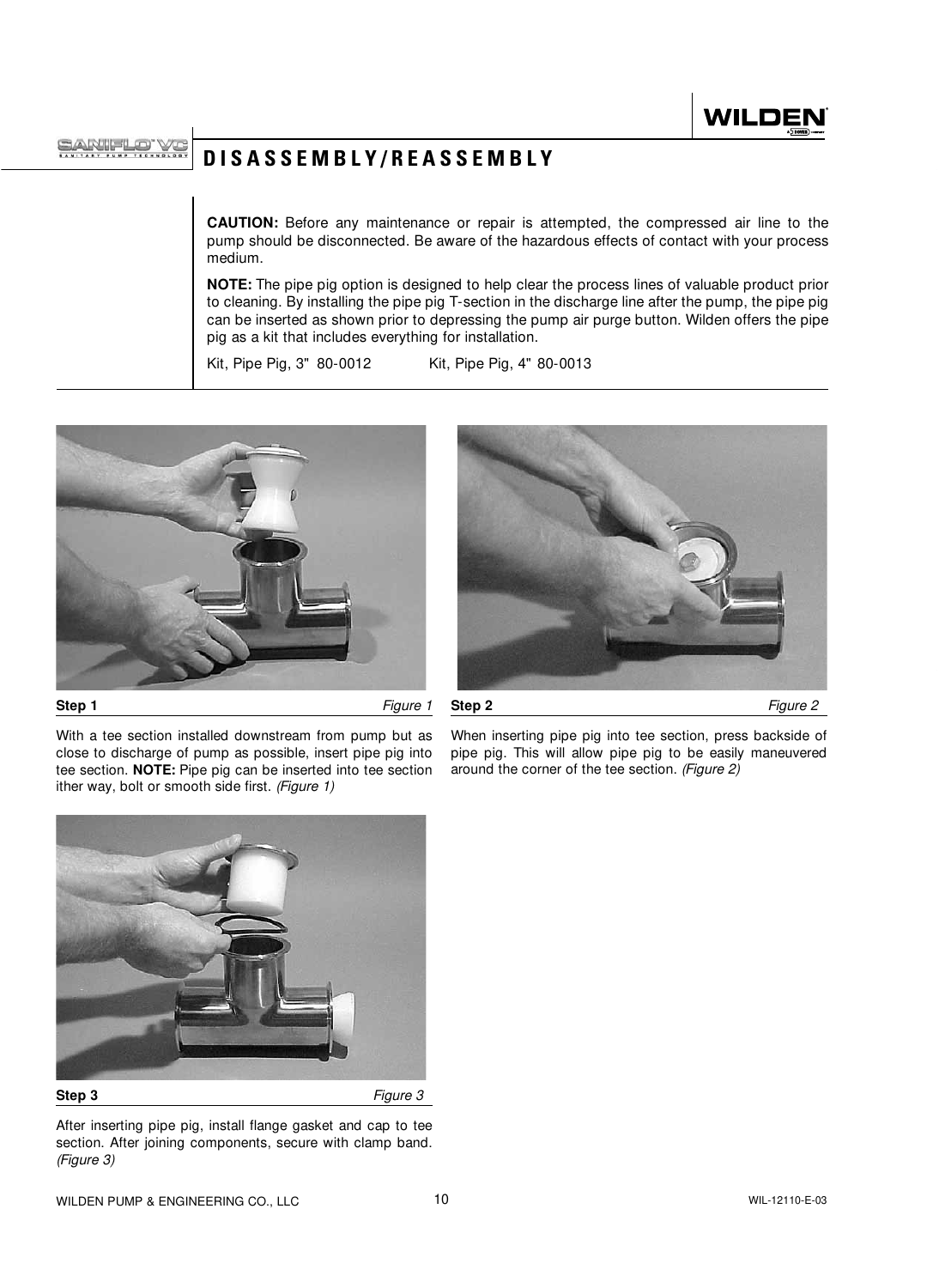

**BARTELOT** 

## **DIRECTIONS FOR USE OF PIPE PIG**



After securing tee section cap with clamp band, install pipe pig catcher to end of process discharge piping. When installation of pipe pig catcher is complete, begin purging process by continually pressing the system purge button on right side of control panel. When purging process is complete, retrieve pipe pig from pipe pig catcher. (Figure 4)

**Step 4 Figure 4** 

## **DIRECTIONS FOR USE OF HEATED CAP**



The heated cap option is designed for use in extremely cold or humid environments. The heater cap may be necessary to limit freezing at cap area. This heated cap is specifically designed to limit freezing in the vertical column due to the expansion of compressed air as it enters the column. Simply connect a hose to both liquid ports and continuously flush with warm water or steam. The warm water or steam counteracts the freezing condition inside the vertical column cap. The optional heated cap can be ordered using part #80-0088.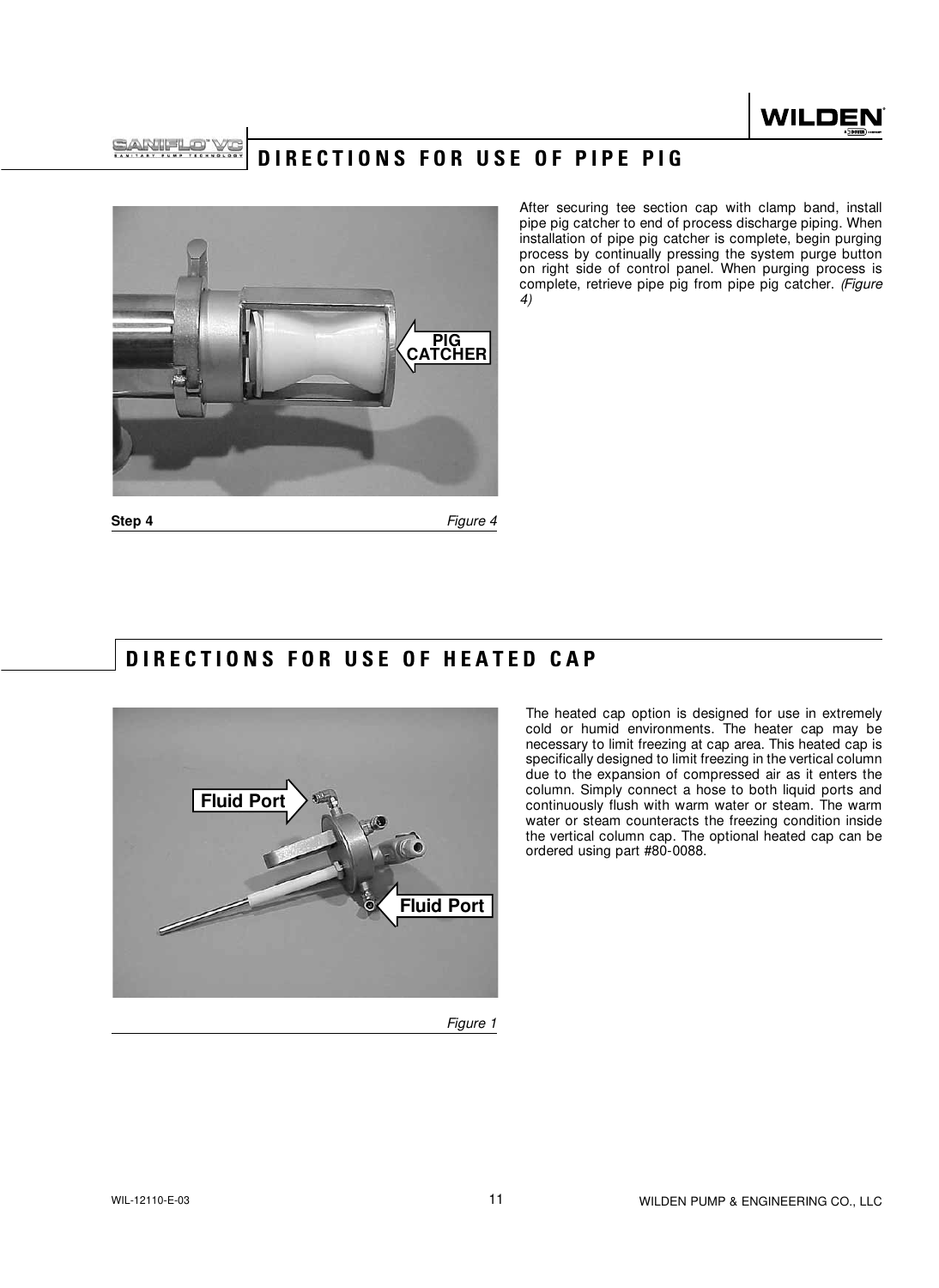

#### <span id="page-13-0"></span>SANIFLO<sup>\*</sup> **IIIELO VC EXPLODED VIEW & PARTS LISTING**

# SANIFLO<sup>™</sup> VC4 **LEADED VIEW** EXPLODED VIEW

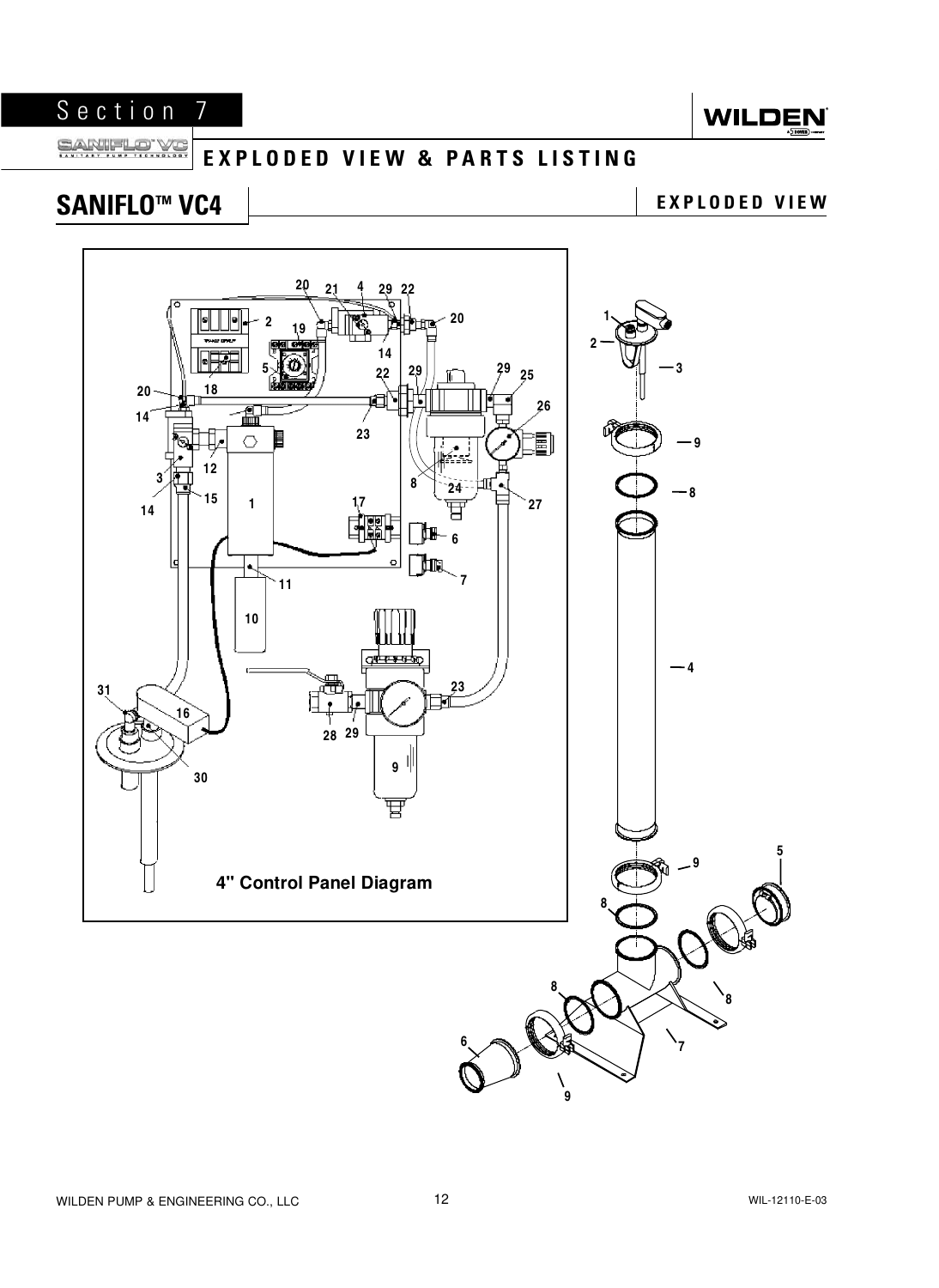# **EXPLODED VIEW & PARTS LISTING**

# SANIFLO<sup>™</sup> VC4 **PARTS** LISTING

|      | <b>VC4 PUMP COMPONENTS</b>            |                         |                                |                                |  |  |
|------|---------------------------------------|-------------------------|--------------------------------|--------------------------------|--|--|
| ltem | <b>Part Description</b>               | Oty. Per<br><b>Pump</b> | <b>VC4/SS/SS/TF/072</b><br>P/N | <b>VC4/SS/SS/FB/072</b><br>P/N |  |  |
|      | Cap - A3 Sensor                       |                         | 80-0087                        | 80-0087                        |  |  |
|      | Cap - Water Heated Sensor (not shown) | optional                | 80-0088                        | 80-0088                        |  |  |
| 2    | Diffuser - C2                         |                         | 80-0094                        | 80-0094                        |  |  |
| 3    | Probe                                 |                         | 80-0116                        | 80-0116                        |  |  |
| 4    | Tube - 4" Reservoir 40"               |                         | 80-0127                        | 80-0127                        |  |  |
| 5    | Valve, Inlet Check, 3" x 3"           |                         | 80-0144                        | 80-0144                        |  |  |
| 6    | Valve, Outlet, 4" x 3" Reducer        |                         | 80-0145                        | 80-0145                        |  |  |
| 7    | Base - 4" Pump                        |                         | 80-0084                        | 80-0084                        |  |  |
| 8    | Gasket - 4" FB Buna                   | 4                       | N/A                            | 80-0101                        |  |  |
| 8    | Gasket - 4" Teflon                    | 4                       | 80-0152                        | N/A                            |  |  |
| 9    | Clamp - 4" H.D.                       | 4                       | 80-0089                        | 80-0089                        |  |  |

|                | <b>VC4 CONTROL PANEL COMPONENTS</b>         |                   |         |  |  |
|----------------|---------------------------------------------|-------------------|---------|--|--|
| Item           | <b>Part Description</b>                     | Oty. Per<br>Panel | P/N     |  |  |
| 1              | Vacuum Generator - Single                   | 1                 | 80-0140 |  |  |
| $\overline{2}$ | Transformer (24V)                           | 1                 | 80-0126 |  |  |
| 3              | Valve - 3-Way MAC, (PE) 24V                 | 1                 | 80-0142 |  |  |
| 4              | Valve - 3-Way MAC, (PI) 24V                 | 1                 | 80-0143 |  |  |
| 5              | Timer Relay (24V)                           | 1                 | 80-0125 |  |  |
| 6              | Switch - Purge, w/ n/o & n/c Contact        | 1                 | 80-0121 |  |  |
| $\overline{1}$ | Switch - On/Off Switch with n/o Contact     | 1                 | 80-0120 |  |  |
| 8              | <b>Coalescent Filter Cartridge</b>          | 1                 | 80-0091 |  |  |
| 9              | Regulator - 3/8" Filter, 150 psi w/Gage     | 1                 | 80-0117 |  |  |
| 10             | Muffler                                     | 1                 | 80-0109 |  |  |
| 11             | Nipple - 3/8"x2 1/2", Stainless             | 1                 | 80-0114 |  |  |
| 12             | Nipple - 1/2"x3/8", Brass Male Reducing     | 1                 | 80-0111 |  |  |
| 13             | Tube, 3/8"x1/8", NPTM, Swivel, 90 Elbow     | 1                 | 80-0132 |  |  |
| 14             | Tube,5/32"x10/32,UNF,Male Connector         | 1                 | 80-0138 |  |  |
| 15             | Tube, 1/2"x3/8", NPTM, Male Connector       | 3                 | 80-0131 |  |  |
| 16             | Elbow - 1/2" Alum Body                      | 1                 | 80-0095 |  |  |
| 17             | <b>Terminal Strip Assembly</b>              | 1                 | 80-0124 |  |  |
| 18             | Fuse 250V, 2A                               | 1                 | 80-0100 |  |  |
| 19             | <b>Relay Socket</b>                         | 1                 | 80-0119 |  |  |
| 20             | Tube,3/8"x3/8",NPTM,Swivel,90 Elbow         | 3                 | 80-0135 |  |  |
| 21             | Plug - 3/8" Brass                           | 1                 | 80-0115 |  |  |
| 22             | Connector - 3/8" Brass Bulkhead             | $\overline{2}$    | 80-0092 |  |  |
| 23             | Tube, 3/8"x 3/8", NPTM, Male Connector      | 1                 | 80-0134 |  |  |
| 24             | Filter - 3/8" Colescent                     | 1                 | 80-0097 |  |  |
| 25             | Elbow - 3/8" Brass Street 90                | 1                 | 80-0096 |  |  |
| 26             | Regulator - 3/8" w/gauge                    | 1                 | 80-0118 |  |  |
| 27             | Tube, 3/8"x3/8", NPTM, Swivel, Male Run Tee | 1                 | 80-0136 |  |  |
| 28             | Valve - 3/8" Brass Ball                     | 1                 | 80-0141 |  |  |
| 29             | Nipple - 3/8" Brass Close Hex               | 3                 | 80-0113 |  |  |
| 30             | Nipple - 1/2" Stainless Close               | 1                 | 80-0110 |  |  |
| 31             | Tube, 1/2"x1/2", NPT, 90 Elbow              | 1                 | 80-0130 |  |  |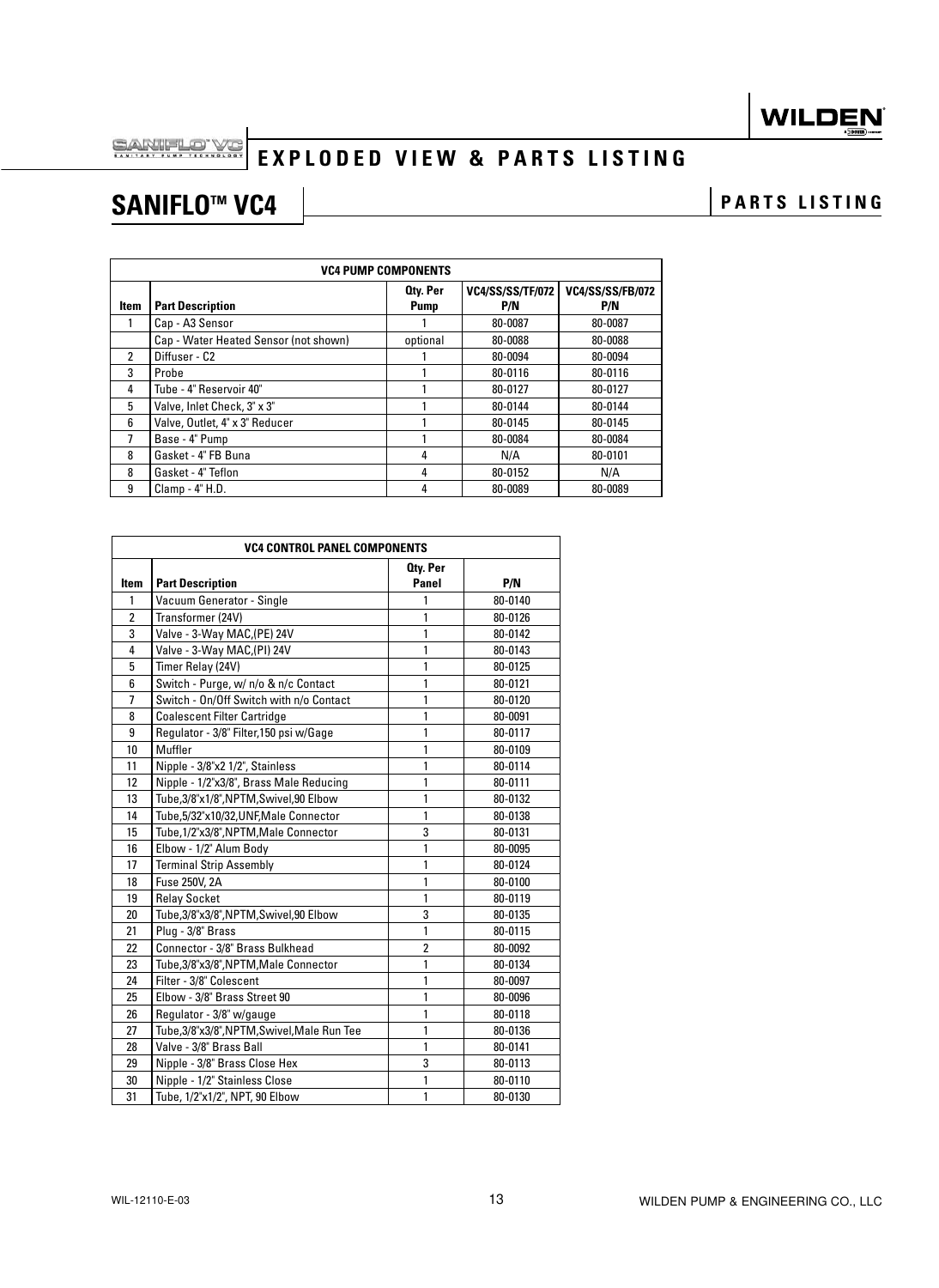<span id="page-15-0"></span>**SANIFLO EXPLODED VIEW & PARTS LISTING**

# SANIFLO<sup>™</sup> VC6 **LEADED VIEW** EXPLODED VIEW

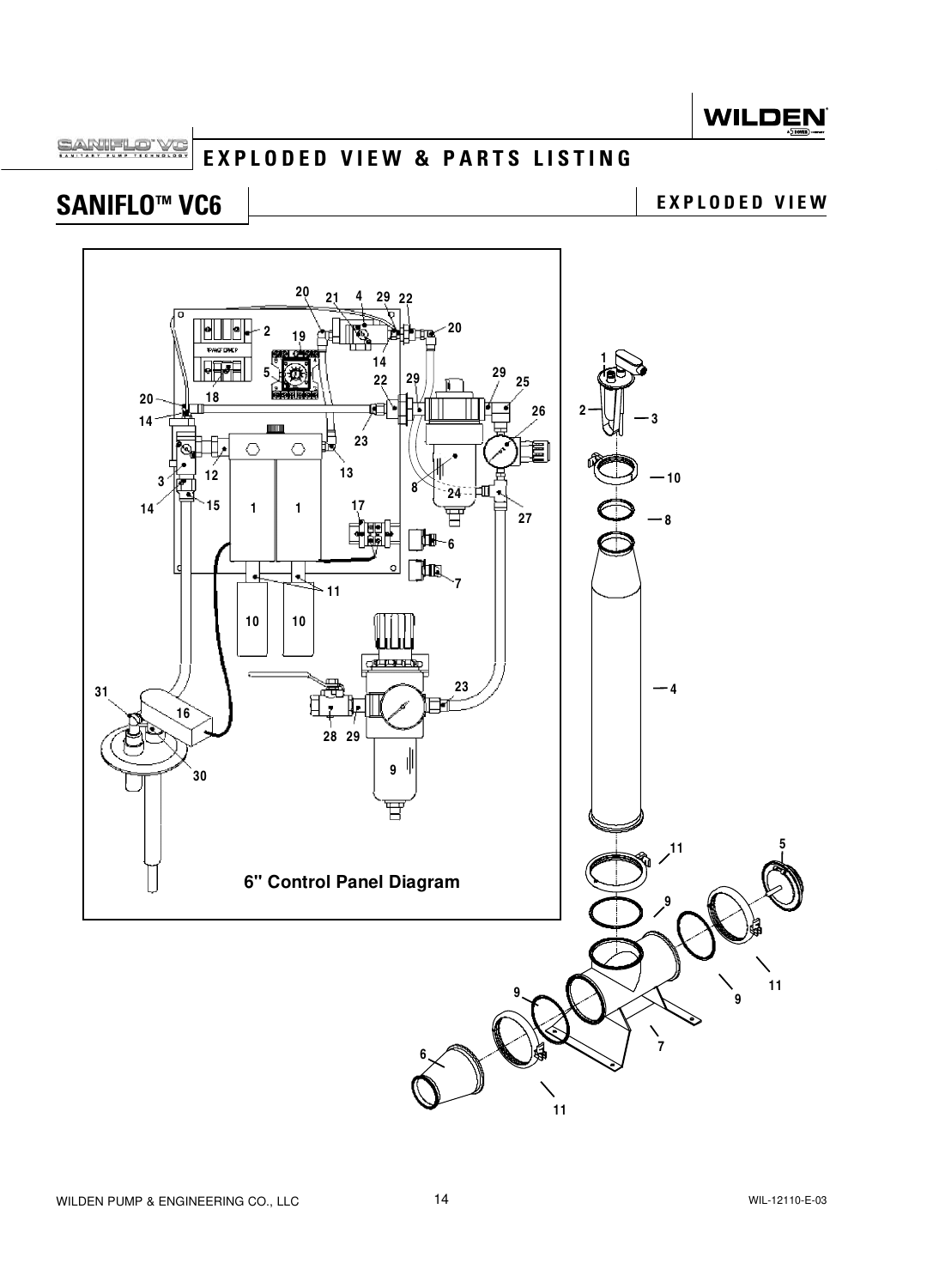# **EXPLODED VIEW & PARTS LISTING**

# SANIFLO<sup>™</sup> VC6 **PARTS** LISTING

| <b>VC6 PUMP COMPONENTS</b> |                                       |                         |                                |                                |  |
|----------------------------|---------------------------------------|-------------------------|--------------------------------|--------------------------------|--|
| Item                       | <b>Part Description</b>               | Oty. Per<br><b>Pump</b> | <b>VC6/SS/SS/TF/072</b><br>P/N | <b>VC6/SS/SS/FB/072</b><br>P/N |  |
| 1                          | Cap - A3 Sensor                       |                         | 80-0087                        | 80-0087                        |  |
|                            | Cap - Water Heated Sensor (not shown) | optional                | 80-0088                        | 80-0088                        |  |
| $\mathfrak{p}$             | Diffuser - C <sub>2</sub>             |                         | 80-0094                        | 80-0094                        |  |
| 3                          | Probe                                 |                         | 80-0116                        | 80-0116                        |  |
| 4                          | Tube - 6" Reservoir                   |                         | 80-0128                        | 80-0128                        |  |
| 5                          | Valve, Inlet Check, 6" x 4"           |                         | 80-0146                        | 80-0146                        |  |
| 6                          | Valve, Outlet, 6" x 4" Reducer        |                         | 80-0147                        | 80-0147                        |  |
|                            | Base - 6" Pump                        |                         | 80-0085                        | 80-0085                        |  |
| 8                          | Gasket - 4" FB Buna                   |                         | N/A                            | 80-0101                        |  |
| 8                          | Gasket - 4" Teflon                    |                         | 80-0152                        | N/A                            |  |
| 9                          | Gasket - 6" FB Buna                   | 3                       | N/A                            | 80-0102                        |  |
| 9                          | Gasket - 6" Teflon                    | 3                       | 80-0153                        | N/A                            |  |
| 10                         | Clamp - 4" HD                         |                         | 80-0089                        | 80-0089                        |  |
| 11                         | Clamp - 6" HD                         | 3                       | 80-0090                        | 80-0090                        |  |

|                | <b>VC6 CONTROL PANEL COMPONENTS</b>         |                         |         |  |  |
|----------------|---------------------------------------------|-------------------------|---------|--|--|
| <b>Item</b>    | <b>Part Description</b>                     | Oty. Per<br>Panel       | P/N     |  |  |
| 1              | Vacuum Generator - Double                   | 1                       | 80-0139 |  |  |
| $\overline{2}$ | Transformer (24V)                           | 1                       | 80-0126 |  |  |
| 3              | Valve - 3-Way MAC, (PE) 24V                 | 1                       | 80-0142 |  |  |
| 4              | Valve - 3-Way MAC, (PI) 24V                 | $\mathbf{1}$            | 80-0143 |  |  |
| 5              | Timer Relay (24V)                           | 1                       | 80-0125 |  |  |
| 6              | Switch - Purge, w/ n/o & n/c Contact        | 1                       | 80-0121 |  |  |
| 7              | Switch - On/Off Switch with n/o Contact     | 1                       | 80-0120 |  |  |
| 8              | <b>Coalescent Filter Cartridge</b>          | 1                       | 80-0091 |  |  |
| 9              | Regulator - 3/8" Filter, 150 psi w/Gage     | 1                       | 80-0117 |  |  |
| 10             | Muffler                                     | $\overline{\mathbf{2}}$ | 80-0109 |  |  |
| 11             | Nipple - 3/8"x2 1/2", Stainless             | $\overline{2}$          | 80-0114 |  |  |
| 12             | Nipple - 1/2"x3/8", Brass Male Reducing     | 1                       | 80-0111 |  |  |
| 13             | Tube,3/8"x1/8",NPTM,Swivel,90 Elbow         | 1                       | 80-0132 |  |  |
| 14             | Tube, 5/32"x10/32, UNF, Male Connector      | 3                       | 80-0138 |  |  |
| 15             | Tube, 1/2"x3/8", NPTM, Male Connector       | 1                       | 80-0131 |  |  |
| 16             | Elbow - 1/2" Alum Body                      | 1                       | 80-0095 |  |  |
| 17             | <b>Terminal Strip Assembly</b>              | 1                       | 80-0124 |  |  |
| 18             | Fuse 250V, 2A                               | 1                       | 80-0100 |  |  |
| 19             | <b>Relay Socket</b>                         | 1                       | 80-0119 |  |  |
| 20             | Tube, 3/8"x3/8", NPTM, Swivel, 90 Elbow     | 3                       | 80-0135 |  |  |
| 21             | Plug - 3/8" Brass                           | 1                       | 80-0115 |  |  |
| 22             | Connector - 3/8" Brass Bulkhead             | $\overline{\mathbf{2}}$ | 80-0092 |  |  |
| 23             | Tube, 3/8"x 3/8", NPTM, Male Connector      | $\overline{2}$          | 80-0134 |  |  |
| 24             | Filter - 3/8" Colescent                     | 1                       | 80-0097 |  |  |
| 25             | Elbow - 3/8" Brass Street 90                | 1                       | 80-0096 |  |  |
| 26             | Regulator - 3/8" w/gauge                    | 1                       | 80-0118 |  |  |
| 27             | Tube, 3/8"x3/8", NPTM, Swivel, Male Run Tee | 1                       | 80-0136 |  |  |
| 28             | Valve - 3/8" Brass Ball                     | 1                       | 80-0141 |  |  |
| 29             | Nipple - 3/8" Brass Close Hex               | 3                       | 80-0113 |  |  |
| 30             | Nipple - 1/2" Stainless Close               | 1                       | 80-0110 |  |  |
| 31             | Tube, 1/2"x1/2", NPT, 90 Elbow              | 1                       | 80-0130 |  |  |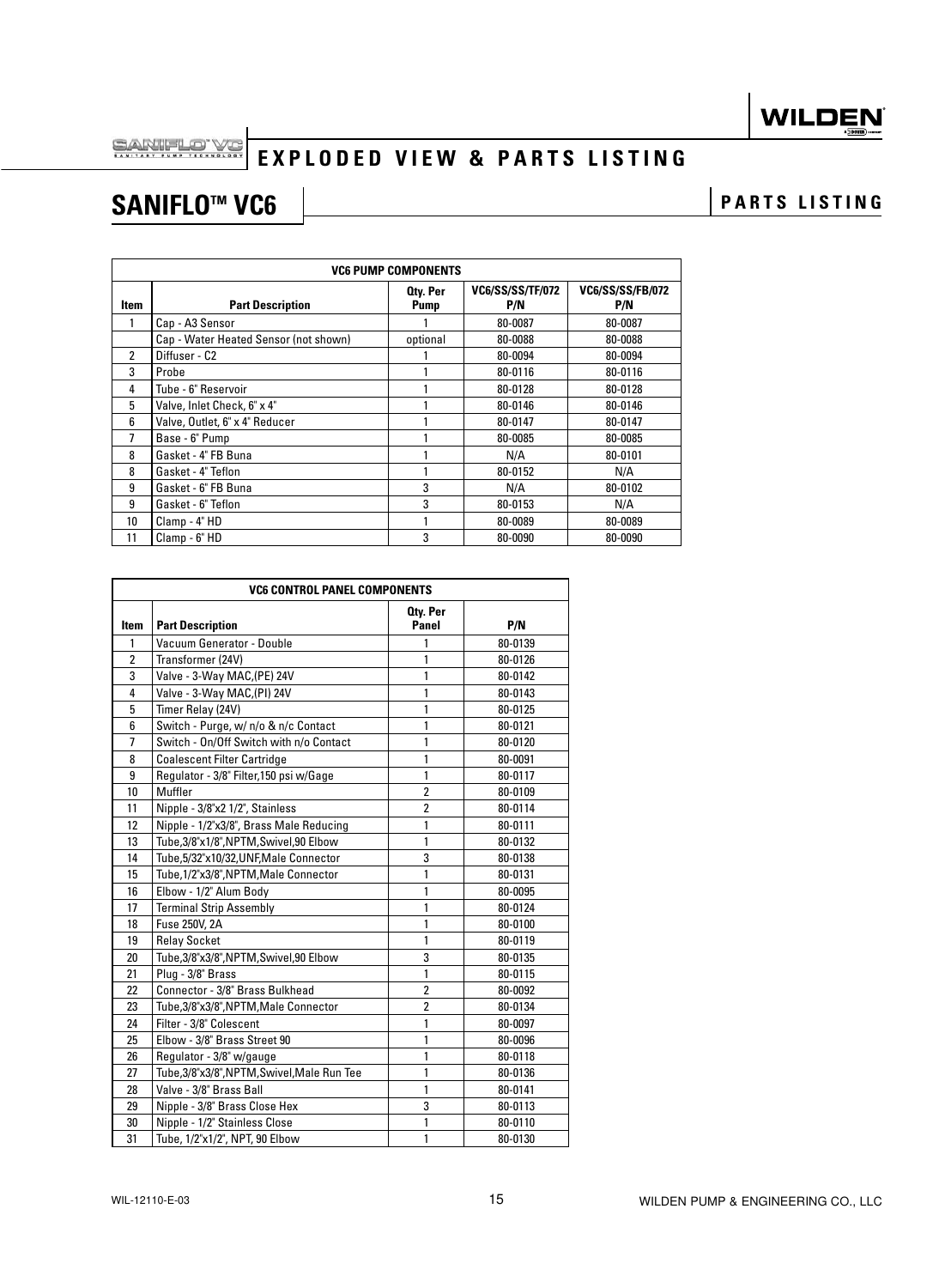<span id="page-17-0"></span>SANIFLO VC **EXPLODED VIEW & PARTS LISTING**

# SANIFLO<sup>™</sup> VC8 **LEADED VIEW** EXPLODED VIEW

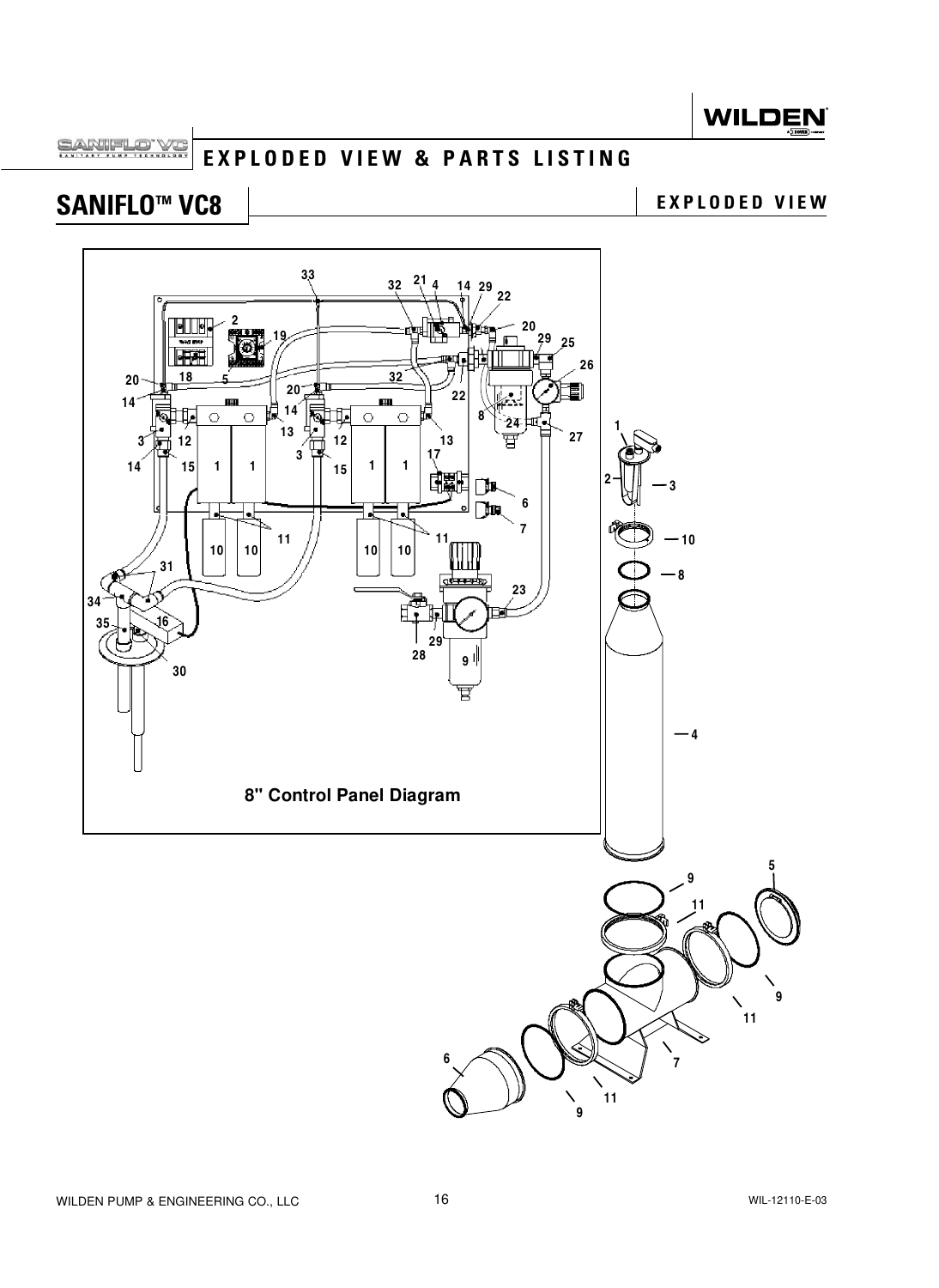SANIFLO VC

## **EXPLODED VIEW & PARTS LISTING**

## SANIFLO<sup>™</sup> VC8 **PARTS** LISTING

|      | <b>VC8 PUMP COMPONENTS</b>                            |                         |                                |                                |  |  |
|------|-------------------------------------------------------|-------------------------|--------------------------------|--------------------------------|--|--|
| Item | <b>Part Description</b>                               | Oty. Per<br><b>Pump</b> | <b>VC8/SS/SS/TF/072</b><br>P/N | <b>VC8/SS/SS/FB/072</b><br>P/N |  |  |
|      | Cap - Water Heated Sensor                             |                         | 80-0088                        | 80-0088                        |  |  |
| 2    | Diffuser Stainless Steel<br>(Water-Heated Sensor Cap) |                         | 80-0093                        | 80-0093                        |  |  |
| 3    | Probe                                                 |                         | 80-0116                        | 80-0116                        |  |  |
| 4    | Tube - 8" Reservoir                                   |                         | 80-0129                        | 80-0129                        |  |  |
| 5    | Valve, Inlet Check, 8" x 6"                           |                         | 80-0148                        | 80-0148                        |  |  |
| 6    | Valve, Outlet, 8" x 4" Reducer                        |                         | 80-0163                        | 80-0163                        |  |  |
| 7    | Base - 8" Pump                                        |                         | 80-0086                        | 80-0086                        |  |  |
| 8    | Gasket - 4" FB Buna                                   |                         | N/A                            | 80-0101                        |  |  |
| 8    | Gasket - 4" Teflon                                    |                         | 80-0152                        | N/A                            |  |  |
| 9    | Gasket - 8" FB Buna                                   | 3                       | 80-0151                        | 80-0151                        |  |  |
| 9    | Gasket - 8" Teflon                                    | 3                       | 80-0154                        | 80-0154                        |  |  |
| 10   | Clamp - 4" H.D.                                       |                         | 80-0089                        | 80-0089                        |  |  |
| 11   | Clamp - 8" H.D.                                       | 3                       | 80-0150                        | 80-0150                        |  |  |

|                | <b>VC8 CONTROL PANEL COMPONENTS</b>         |                   |         |  |
|----------------|---------------------------------------------|-------------------|---------|--|
| Item           | <b>Part Description</b>                     | Oty. Per<br>Panel | P/N     |  |
| $\mathbf{1}$   | Vacuum Generator - Double                   | $\overline{2}$    | 80-0139 |  |
| $\overline{2}$ | Transformer (24V)                           | 1                 | 80-0126 |  |
| 3              | Valve - 3-Way MAC, (PE) 24V                 | 1                 | 80-0142 |  |
| 4              | Valve - 3-Way MAC, (PI) 24V                 | $\mathbf{1}$      | 80-0143 |  |
| 5              | Timer Relay (24V)                           | 1                 | 80-0125 |  |
| 6              | Switch - Purge, w/ n/o & n/c Contact        | $\mathbf{1}$      | 80-0121 |  |
| 7              | Switch - On/Off Switch with n/o Contact     | $\mathbf{1}$      | 80-0120 |  |
| 8              | <b>Coalescent Filter Cartridge</b>          | $\mathbf{1}$      | 80-0091 |  |
| 9              | Regulator - 3/8" Filter, 150 psi w/Gage     | 1                 | 80-0117 |  |
| 10             | Muffler                                     | 4                 | 80-0109 |  |
| 11             | Nipple - 3/8"x2 1/2", Stainless             | 4                 | 80-0114 |  |
| 12             | Nipple - 1/2"x3/8", Brass Male Reducing     | $\overline{2}$    | 80-0111 |  |
| 13             | Tube, 3/8"x1/8", NPTM, Swivel, 90 Elbow     | $\overline{2}$    | 80-0132 |  |
| 14             | Tube, 5/32"x10/32, UNF, Male Connector      | 4                 | 80-0138 |  |
| 15             | Tube, 1/2"x3/8", NPTM, Male Connector       | $\overline{2}$    | 80-0131 |  |
| 16             | LB - 1/2" Alum Body                         | 1                 | 80-0095 |  |
| 17             | <b>Terminal Strip Assembly</b>              | $\mathbf{1}$      | 80-0124 |  |
| 18             | Fuse 250V, 2A                               | $\mathbf{1}$      | 80-0100 |  |
| 19             | <b>Relay Socket</b>                         | $\mathbf{1}$      | 80-0119 |  |
| 20             | Tube, 3/8"x3/8", NPTM, Swivel, 90 Elbow     | 3                 | 80-0135 |  |
| 21             | Plug - 3/8" Brass                           | 1                 | 80-0115 |  |
| 22             | Connector - 3/8" Brass Bulkhead             | $\overline{2}$    | 80-0092 |  |
| 23             | Tube, 3/8"x 3/8", NPTM, Male Connector      | 1                 | 80-0134 |  |
| 24             | Filter - 3/8" Colescent                     | 1                 | 80-0097 |  |
| 25             | Elbow - 3/8" Brass Street 90                | 1                 | 80-0096 |  |
| 26             | Regulator - 3/8" w/gauge                    | 1                 | 80-0118 |  |
| 27             | Tube, 3/8"x3/8", NPTM, Swivel, Male Run Tee | $\mathbf{1}$      | 80-0136 |  |
| 28             | Valve - 3/8" Brass Ball                     | $\mathbf{1}$      | 80-0141 |  |
| 29             | Nipple - 3/8" Brass Close Hex               | 3                 | 80-0113 |  |
| 30             | Nipple - 1/2" Stainless Close               | $\mathbf{1}$      | 80-0110 |  |
| 31             | Tube, 1/2"x1/2", NPT, 90 Elbow              | $\overline{2}$    | 80-0130 |  |
| 32             | Tube,3/8"x3/8",NPT,Swivel,Male Run Tee      | $\overline{2}$    | 80-0133 |  |
| 33             | Tee - 5/32" Tube Union                      | $\mathbf{1}$      | 80-0123 |  |
| 34             | Tee - 1/2" NPTF                             | 1                 | 80-0122 |  |
| 35             | Nipple - 1/2"x4"                            | $\mathbf{1}$      | 80-0112 |  |

NOTE: The VC8 pump is also available with a 152 mm (6" pump) discharge connection. To order this other option, use item numbers 80-1011 (VC8 w/Buna-N gaskets) or 80-1012 (VC8 w/PTFE gaskets). To order an 8" x 6" outlet reducer for a VC8 pump use item number 80-0149.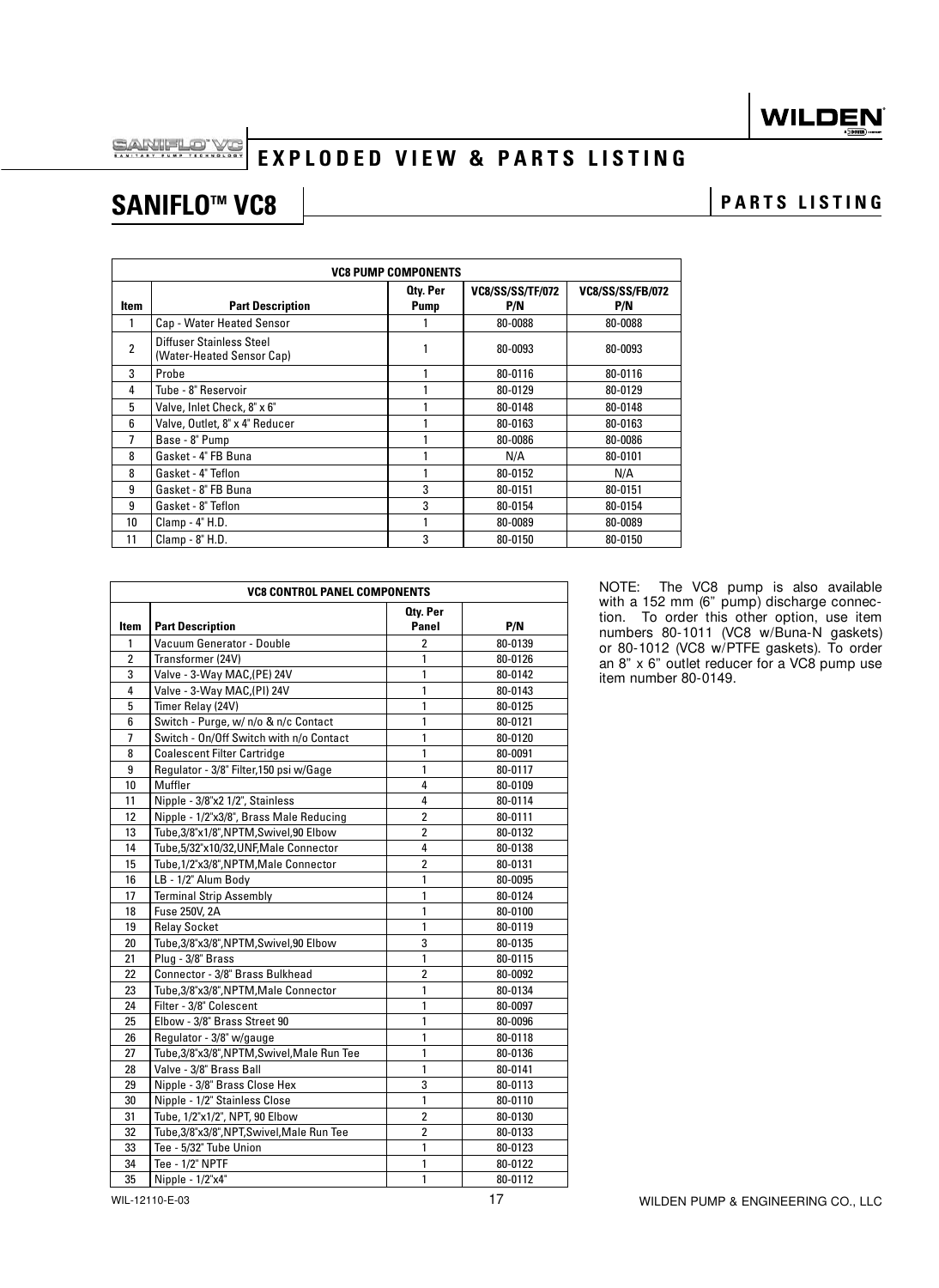

#### <span id="page-19-0"></span>**SANIFLO RANITARY PUMP TECHNOLOGY DIRECTIONS FOR CONTROL PANEL**

**CAUTION:** Do not run pump without proper ground.



Ensure that all wiring is installed according to local codes and regulations by qualified electrical personnel. Follow these steps to connect the SANIFLOTM VC control panel.

- 1. Disconnect all electrical power to the circuits being serviced.
- 2. Install the metal jumpers to the screw terminals on the transformer as appropriate for either 120 VAC (Figure A) or 240 VAC (Figure B).
- 3. Connect the black or brown conductor into the terminal labeled L.
- 4. Connect the white or blue conductor into the terminal labeled N.
- 5. Connect the green or green/yellow conductor into the ground terminal.

**Caution: When you install the conductors, make sure that the entire conductor is in the screw terminal and that there are no loose strands outside of the terminal. Only install one wire in each terminal.**

6. Upon completion of installation, restore power to the circuit and verify proper installation.

Be careful to install the correct conductor in the appropriate terminal. The color of the conductor wires varies depending on North American versus international standards.

> 1. Line wire (black by North American standards; brown by international standards)

> 2. Neutral wire (white by North American standards; blue by international standards)

3. Ground wire (green by North American standards; green/yellow by international standards) <sup>1</sup>



WILDEN PUMP & ENGINEERING CO., LLC 18 18 18 WIL-12110-E-03

**L**

2) Connect positive, negative

and ground wires as shown.

1) Set jumpers as shown

**N**

**L**

2) Connect positive, negative

and ground wires as shown.

1) Set jumpers as shown

**N**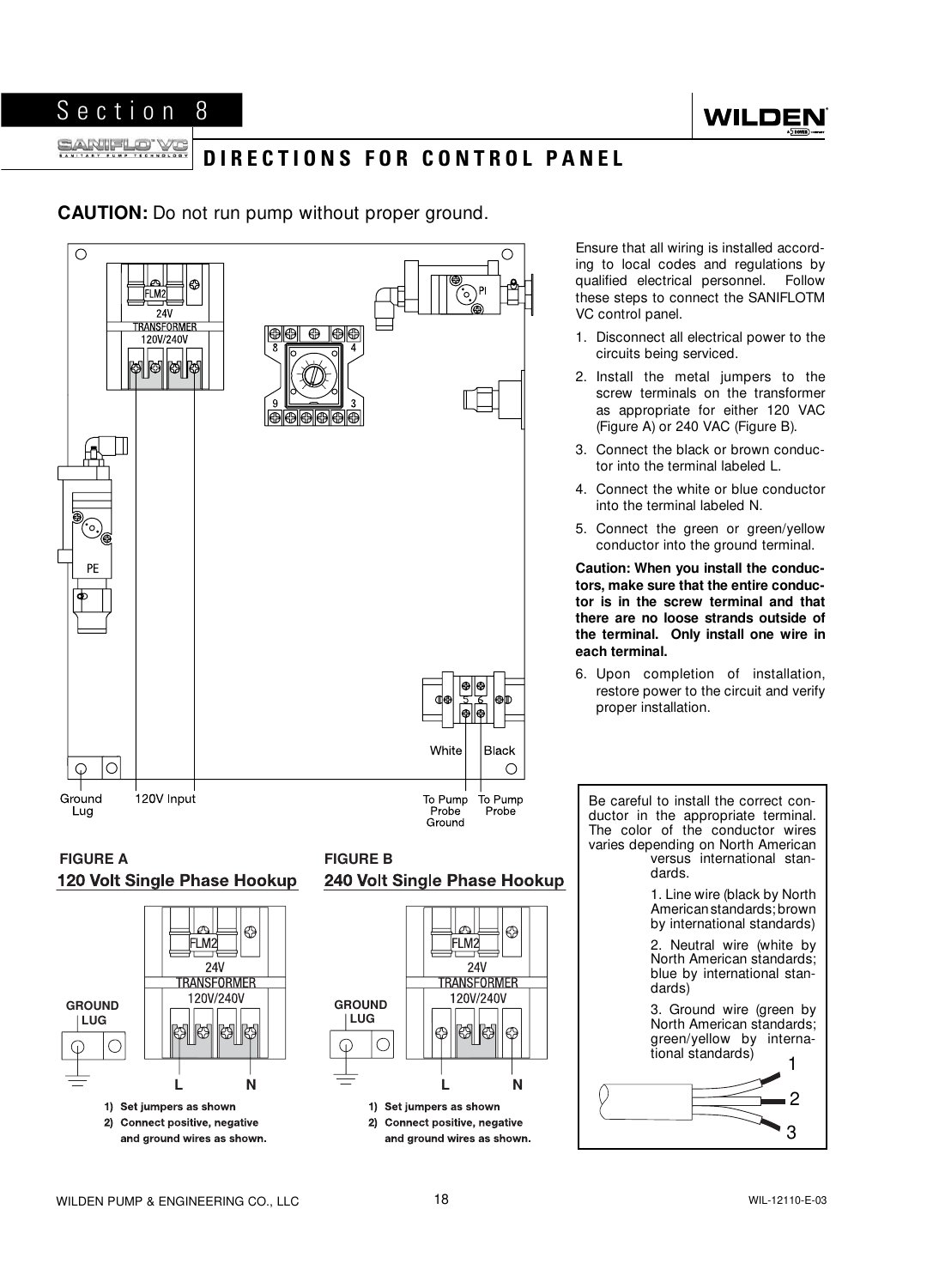

## **NOTES**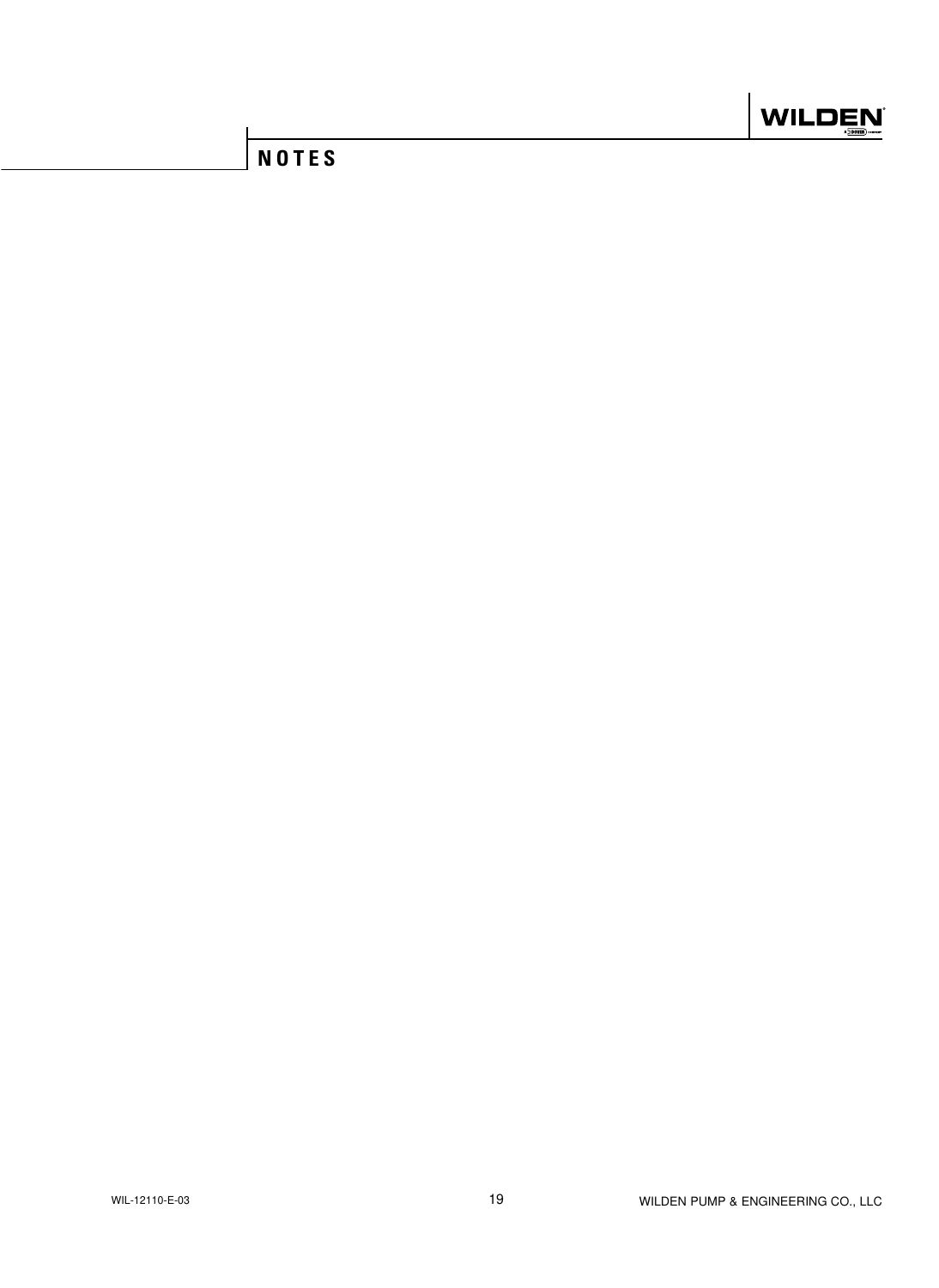

## **NOTES**